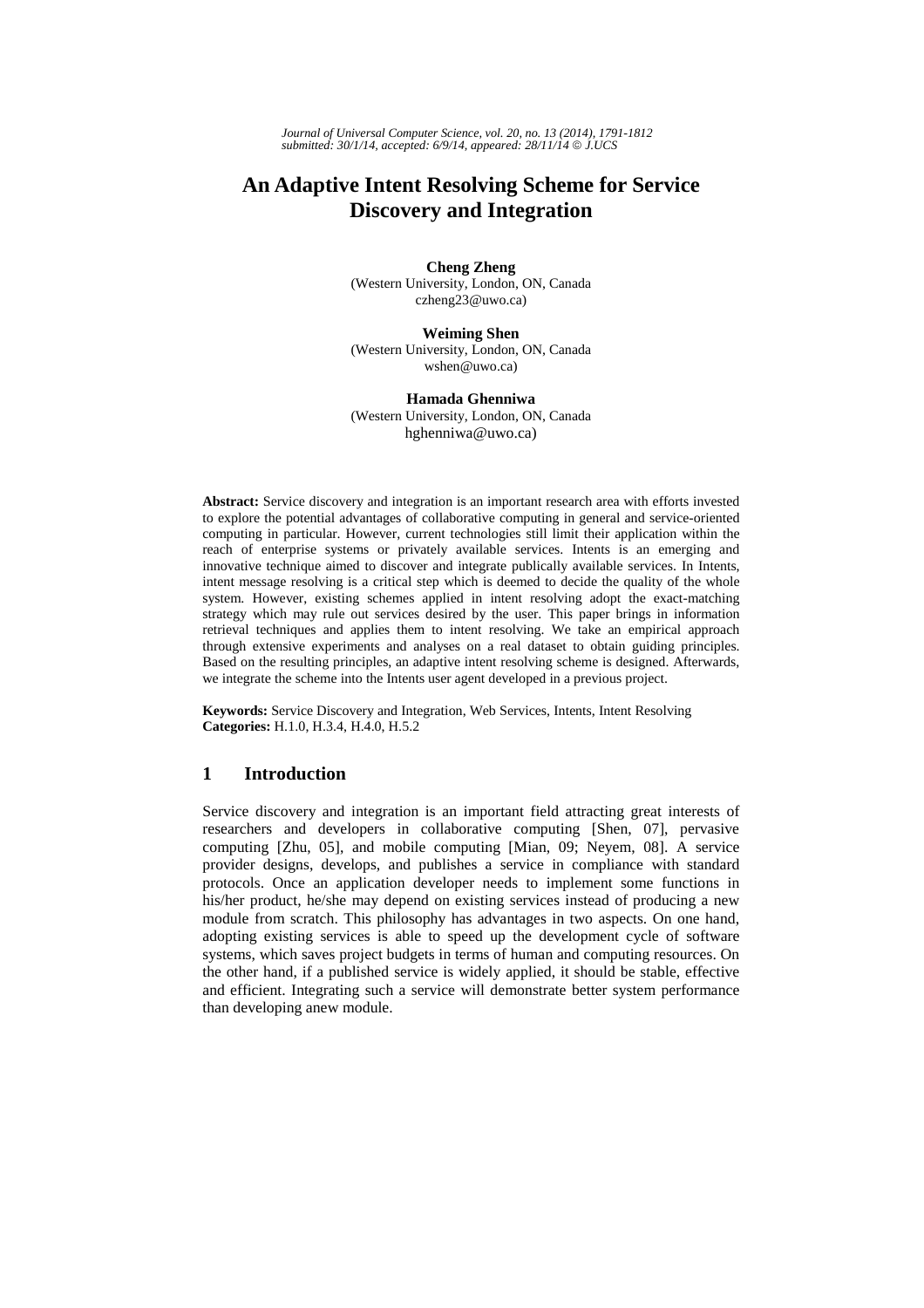#### 1792 *Zheng C., Shen W., Ghenniwa H.: An Adaptive Intent Resolving Scheme ...*

However, most of the existing research efforts on service discovery and integration are based on the currently famous Web services ternary participant role classification. In the classification, participant roles revolving around Web services are divided into three categories: *service providers*, *service brokers* and *service consumers*. In these schemes, service consumers are usually application developers who take almost all the work for seeking and binding the desired remote service while at the same time the application end users who indirectly use the service are ruled out of the steps for determining the working service. The very limited end user participation in service discovery and integration may cause serious problems. For example, application developers may choose service A for their released product. However, some end users may prefer service B and others have interests in service C while using the product. Even worse, if A is blocked in a network, the product may be out of order to the end users in the network. As a result, the product marketing will be seriously affected.

Intents is an emerging technique for service discovery and integration which is featured in the introduction of application end user participation into the process of service discovery and integration. It was first designed and implemented in Android, known as Android Intents. However, Android Intents is specifically designed for the integration of Android application components and is limited when applied to other systems like Web services. In order to address this problem and extend the applicability of Intents, Web Intents [WebIntents, 13] was proposed to employ Intents for online application discovery and integration and exhibit huge potential for service discovery and integration. The advantages of Intents over other techniques include:

- Intents is much more flexible than existing approaches such as UDDI for service discovery and integration because of its consideration of Web dynamicity. Services are registered with decentralized private registries before their use in any application. The management actions such as adding and removing a service to a registry are under the control of the end user.
- Intents can work around the restrictions imposed by gateways on a network which may undermine some application operations. For instance, if an online application depends on some services which are blocked by its gateway, the application may not be able to run normally. Intents addresses this issue by binding services dynamically, i.e., application developers only need to specify operation semantics and let end users decide the final service to complete application operations. Thus an end user can choose the service which is permitted by his/her network gateways so that the application work flow will not be affected.
- Service description in Intents can be embedded into relevant Web pages and may employ the references in Web pages to build connections between services. This strategy provides a convenience which Web search engines can utilize to discover and collect the services scattered over the Web as a byproduct of their ordinary Web crawling procedure. In addition, the implicit links may also be exploited in service retrieval like PageRank in traditional Web information retrieval.

In Intents, when application developers want to employ external services for their applications, they can specify a construct named *intent* to represent their service needs in the applications. An intent consists of two major factors for a service need: the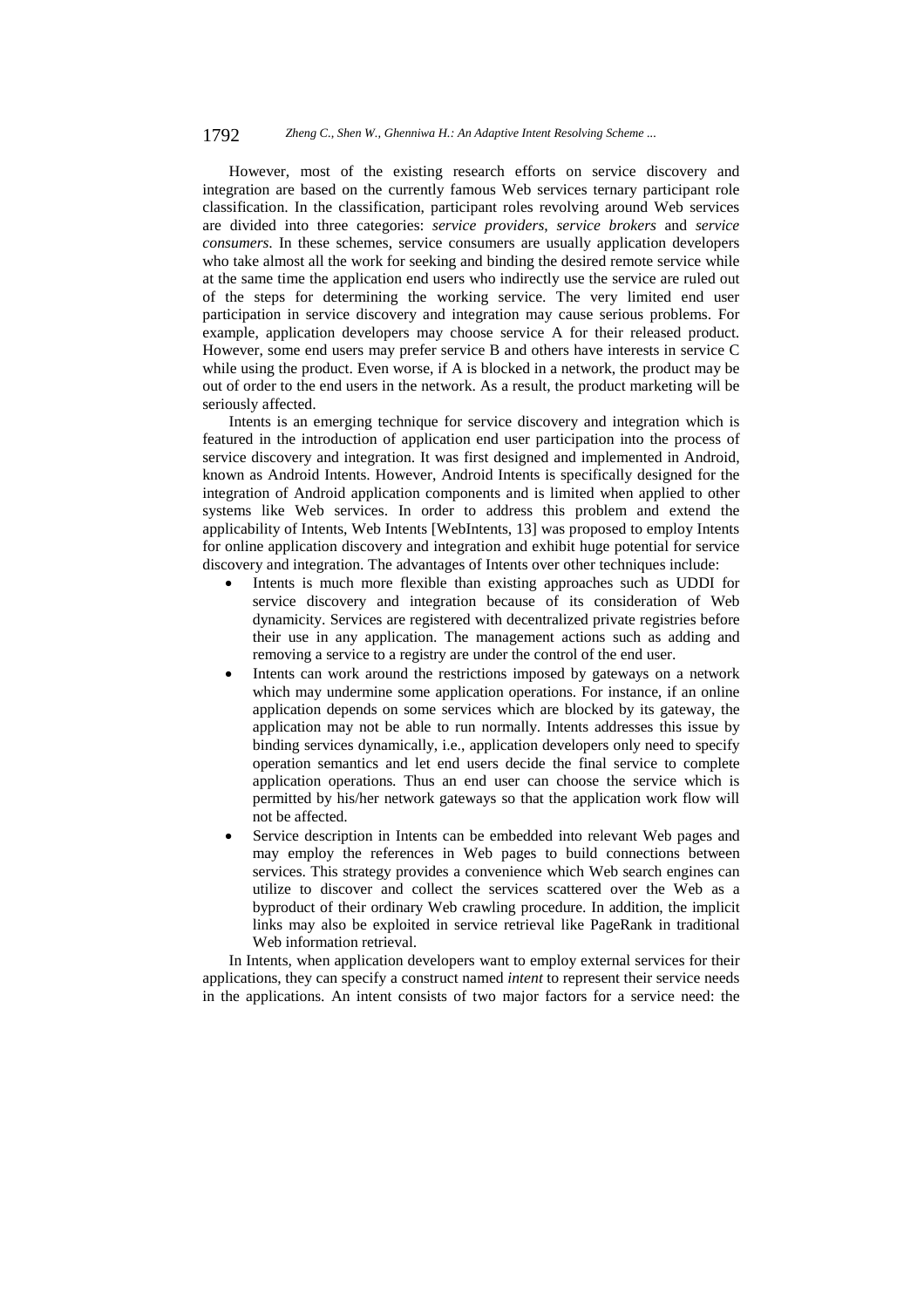intended action to perform and the data prepared for the action. When an application user uses the application, the intent is triggered and a message enclosing the intent will be sent to the application user's user agent. The user agent is responsible for resolving the intent and assists the end user in finding out a satisfied service to complete his/her application task.

However, existing intent resolving methods only apply the exact matching strategy, which means the two necessary parts of an intent, i.e., action and data type in a candidate service description must be exactly the same as that in the intent message invoked by a service consumer. This method compromises and limits the applicability of a service at least in the following aspects:

- Limit the set of potential services. For instance, if an intent with the action "share a link" is triggered, only the services with exactly the same action are returned. Those services supporting actions such as "share" or "share link" will be ruled out of the set of candidate services.
- The application developer must know exactly the action and data type while designing an Intents-supported component. Sometimes, an application developer may only know the semantic or the meaning of what operation will be performed. In the exact matching scheme, the developer has to know the action with no difference and this may become a burden for application developers.

This paper proposes an adaptive method in intent message resolving. The idea comes from techniques in information retrieval which has also been used by researchers for Web service discovery [Pan, 11], but we adapted it for Intents. Firstly we define the intent resolving problem and create combinations of similarity formulae based on the fields in intent-based service description. We take an empirical approach through extensive experiments and analyses on a real dataset to obtain guiding principles. Based on the resulting principles, an adaptive intent resolving scheme is designed. Then, we integrate the scheme into the Intents user agent developed in a previous project.

The rest of the paper is organized as follows: Section 2 reviews the background of Intents including its concepts and principles. In addition, related techniques in information retrieval are touched on. Section 3 formally defines the problem of the intent resolving process. Section 4 presents our empirical study with detailed experiments and analyses. Section 5 describes how the adaptive resolving scheme is designed and its integration to an existing Intents user agent. Section 6 concludes the paper and proposes some future work.

# **2 Background and Literature Review**

#### **2.1 Intents**

The name "Intents" was coined with the meaning of a collection of intents and an intent is a representation that models the necessary elements when a service request is triggered:

- *Action*: the name of the service operation which is about to perform, and
- *Data*: the *data* fed to the intended service operation.
- The architecture of an Intents system [Zheng, 13a] can be illustrated by Figure 1.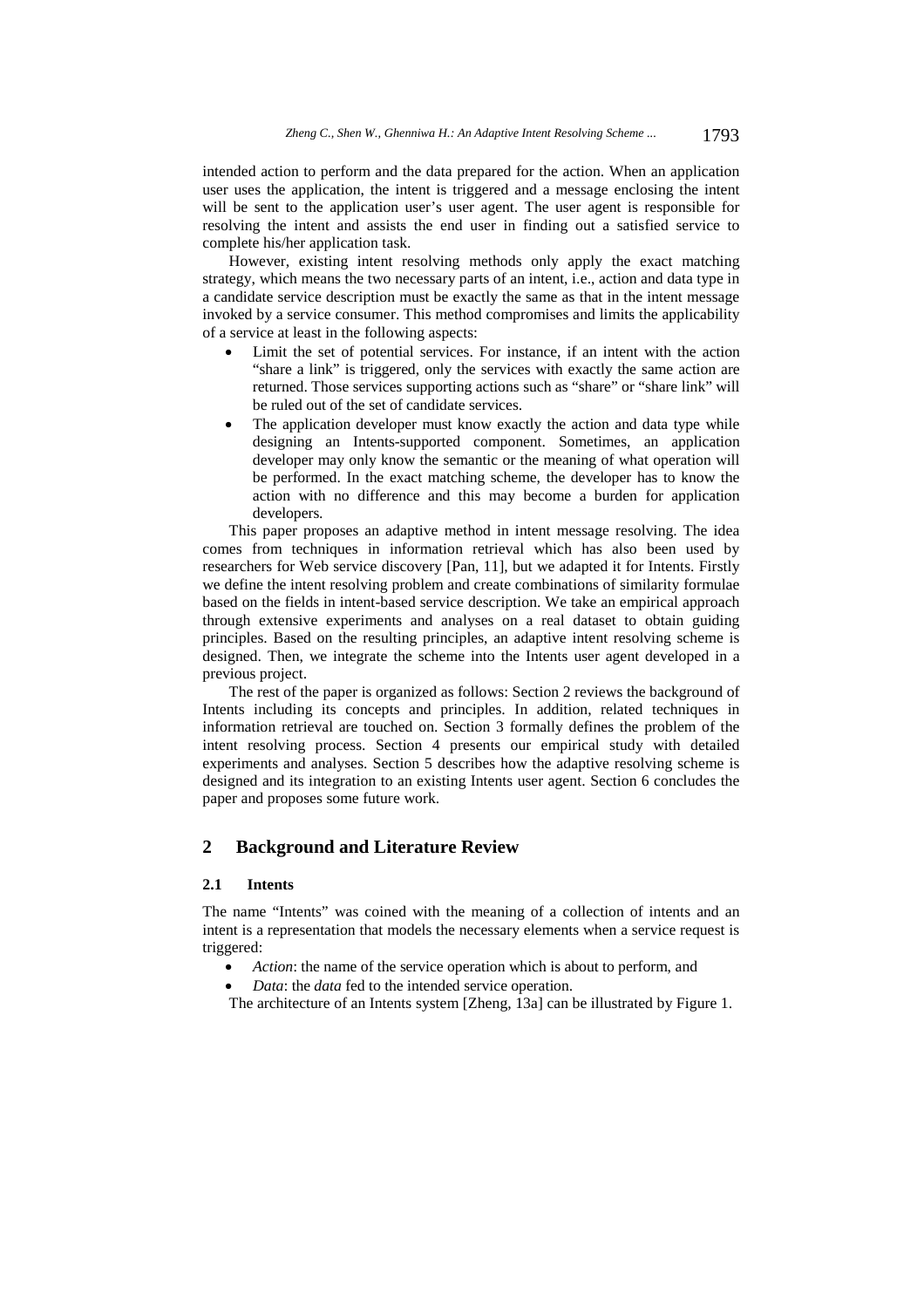

*Figure 1: Architecture of Intents-based Systems* 

The participants revolving the Intents system include service providers, application developers and end users. A service provider takes the responsibility of creating and publishing Intents-based services. An application developer designs and implements some application which may be dependent on Intents-based services. The end user is the ultimate consumer of the application.

Each end user has a private Intents agent. The user can register any services he/she is interested in with the agent. This step is analogous to "software installation". Once some operation of an application relying on Intents is triggered, an intent message is created and sent to the Intents agent. The agent then resolves the intent message and generates a list of candidate services for the user to choose. After the user makes a decision, the intent message is forwarded to the selected service to complete the task.

An Intents-based service is capable of absorbing an intent message, validating its data, processing the data and returning a result or showing a resulting page. The service description for an Intents-based service can be embedded into a Web page with a customized HTML tag named *intent*. Each tag specifies a service and its related attributes such as identifier, supported action and data, service title and others. This strategy is different from the existing approach which utilizes RDF to link the data of services [Pedrinaci, 10]. Each service is required to be single topic which means it only contains one operation compared with multiple operations support in WSDL. Single-topic services are clearer than multi-topic services in that the operations may be inter-interfered in the latter pattern.

The intent messages triggered by the application are classified into three categories: explicit intents, authoritative intents, and naïve intents. An explicit intent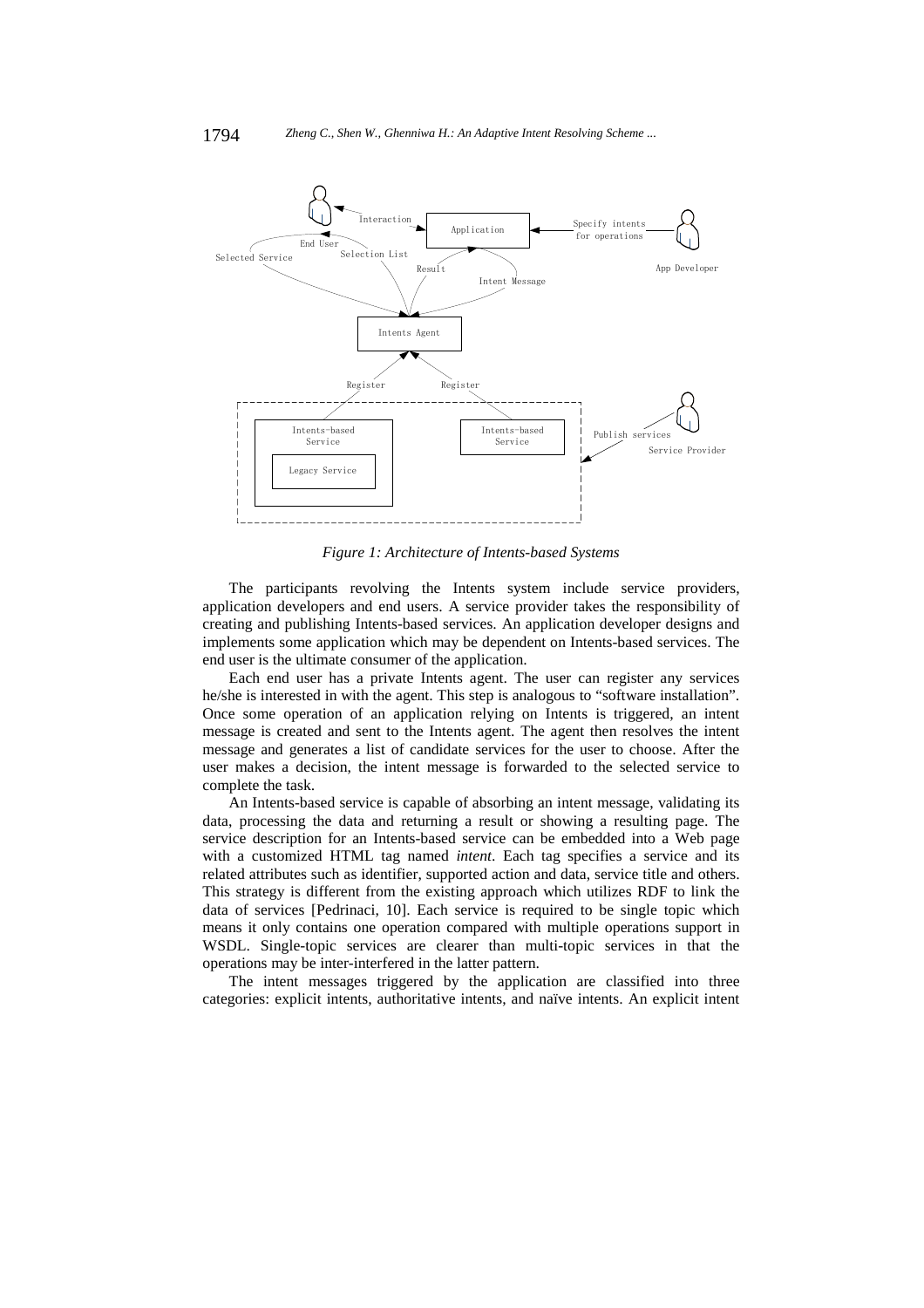contains a service identifier to invoke the service directly. An authoritative intent is an intent specified by an authoritative organization or institution. The fields of an authoritative intent are determined by authorities and should not be changed by application developers. The naïve intent is the most flexible type among the three categories. A service provider can design and specify any contents in the action field of an intent that a service supports and an application developer can also specify any contents in the action field of the desired intent bound to his/her product if he/she fails to have enough knowledge about the desired service but the meaning of the action to take.

### **2.2 Information Retrieval Models**

In the past few decades, a variety of methods for modelling the similarity between a query and a document in a collection have been proposed and developed. These models are called retrieval models. Vector space model, probabilistic model, and language model are representative models with verified effectiveness by both analytical and empirical evidence.

A document is usually modelled as a set of terms while ignoring their original ordering in the document. This reduction is known as the *bag of words model*  [Manning, 09]. The vector space model [Salton, 75; Salton, 83] treats such representation as a vector and the set of vectors for all the documents constitutes a vector space. Thus the similarity between a query and a document can be measured by the cosine value of their vector representations. Lucene [McCandless, 10] provides a default retrieval model which is a modified vector space model implementation. In addition to the Lucene's default model implementation, Singhal et al. [Singhal, 96] proposed pivoted document length normalization in the vector space model and their method has achieved widely recognition in the past few years.

Probabilistic model [Fuhr, 92; Robertson, 76] derives the similarity from the perspective of probability theory. It thinks of the relevance relationship between a query and a document as uncertain and manages to estimate a probability of the relationship which is employed as the similarity measure between the query and the document. Okapi BM25 [Robertson, 95; Robertson, 99] is a highly effective probabilistic model implementation.

Language model [Lavrenko, 01; Ponte, 98] also creates a probability of query and document. However, instead of directly inferring the relevance relationship, language model assumes a statistical distribution for each document and estimates the conditional probability of generating the query given a document model. However, language model has the disadvantage of lowering the probability of words absent from a document while raising the probability of words appearing in the document. Thus smoothing methods such as Dirichlet priors are needed in the language model to compensate for such deficiency. Zhai and Lafferty [Zhai, 01] made a study on various smoothing methods of language model including Jelinek-Mercer smoothing, absolute discounting, and Dirichlet priors.

Fang [Fang, 07] proposed and discussed seven constraints in constructing a reasonable formula for similarity computing. She then analyzed, modified and improved the above existing methods and came up with an axiomatic approach for modelling relevance based on the seven principles and achieved a comparatively better results on some public datasets.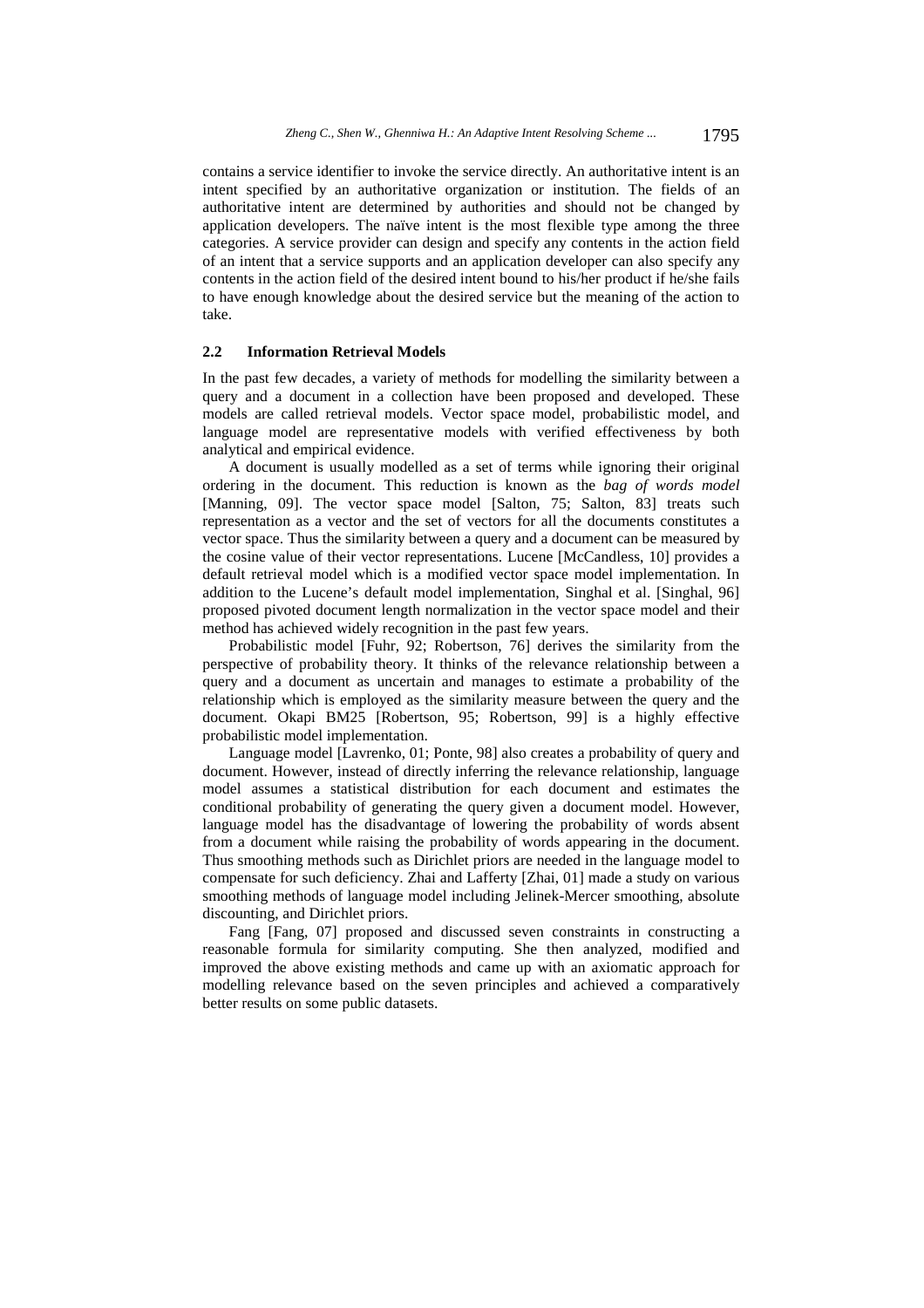1796 *Zheng C., Shen W., Ghenniwa H.: An Adaptive Intent Resolving Scheme ...*

Traditional techniques in IR have achieved satisfactory effectiveness on plain text and assorted Web contents, especially when the length of documents is long enough. However, because Intents is a newborn concept, the effects of applying these IR techniques directly on Intents still call for further research work.

#### **2.3 Retrieval on Short Text**

Since the action field in an intent is usually a short text string, service retrieval in Intents may utilized the techniques in the field of short text retrieval. This section will investigate the existing techniques on short text retrieval and discuss how they are related to intent resolving.

One way of short text retrieval is to expand the word set by semantically similar words. Thesaurus looking-up is a straightforward methodology in such direction. A thesaurus is a reference work that lists words grouped together according to similarity of meaning [Theaurus, 13]. A thesaurus can be locally generated or globally maintained [Imran, 09; Walker, 01]. WordNet [Fellbaum, 98] is a popular global thesaurus which contains more than 100,000 synsets. Global thesauri are usually well maintained but they may not apply to some corpora, especially those with newly created words. So an automatically generated thesaurus from a specific corpus is complementary in some cases. Word co-occurrence which means two different words occurring in a document are likely to be semantically related is leveraged in automatically generating thesaurus [Manning, 09].

In addition to words expanding, some researchers proposed taking the advantage of mature Web search engines [Efron, 12; Sahami, 06]. They fed the short text to a Web search engine, and selected a set of most relevant documents from the returned document set. Then a set of relevant words determined from these documents were substituted for the original short text in retrieving activities.

The methods mentioned in this section indicate that adding extra information such as similar words or words from relevant documents are keys to short text retrieval. This hinted us that only depending on the action field may not be enough and leveraging other useful fields in an intent may bring in benefits.

# **3 Definition of the Intents Resolving Problem**

The service description for an Intents-based service contains the fields of *identifier, action*, *data type*, *title* and other information which may be employed in intent resolving. Moreover, the Web page which the service description tag is embedded can be counted as related details about the service because its content can be introductory or help information about the service. The content is intuitively more informative than other fields in a service description tag as a result of its comparatively long length and abundance of text.

On the other hand, an intent message contains fields of *action*, *data type* and *data*. Resolving an intent message means retrieving a list of candidate services from the service registry by utilizing the information included in service descriptions and the intent message. The resolving process involves the following steps:

1) Check the action field content to see if there is any feature showing that this is an explicit intent message. In our current design, a URI-like action is to be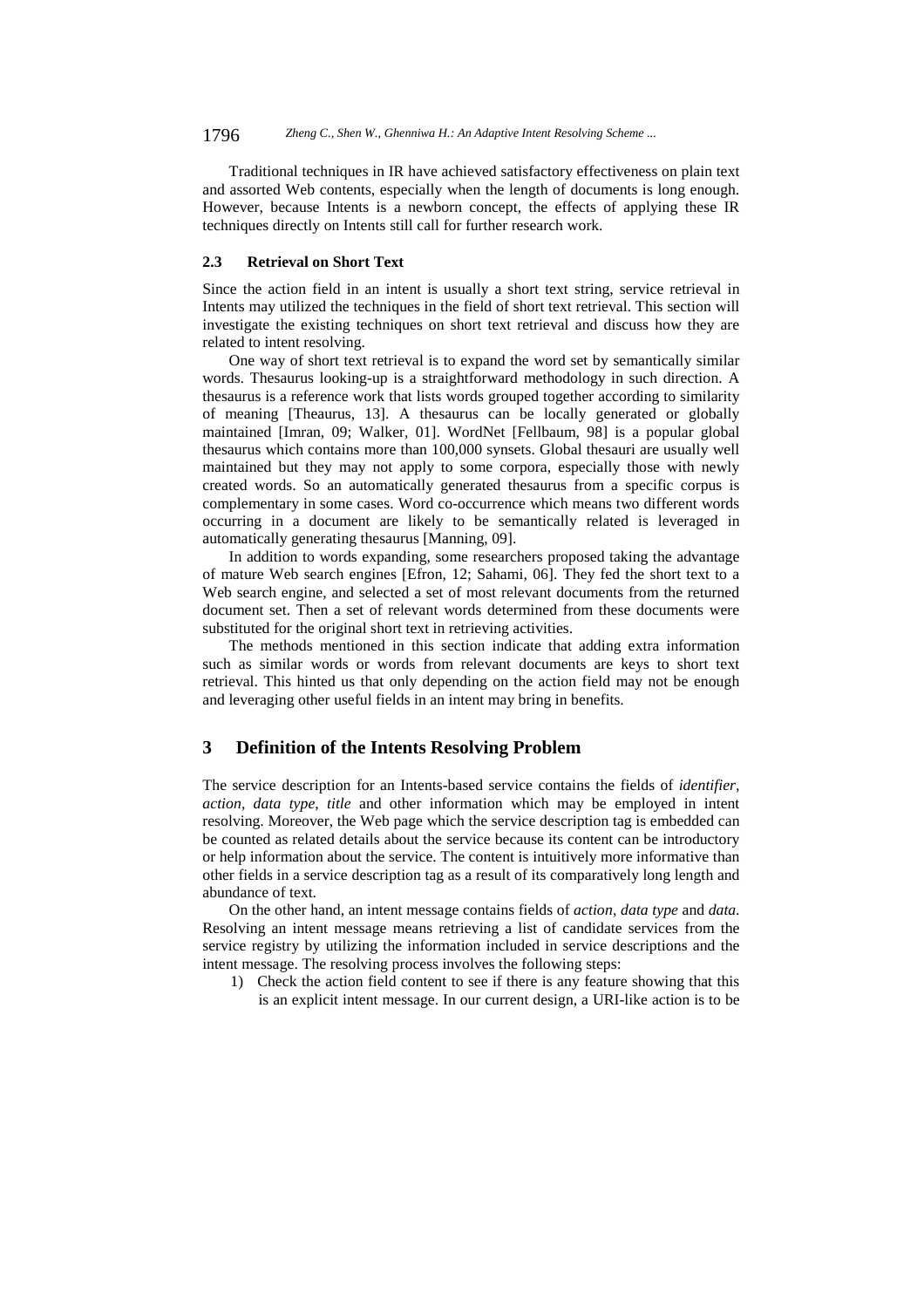recognized as a possible service identifier. Some organizations may also prefer URI-like strings to be the actions of their authoritative intents. For instance, "webintents.org" use strings with such style as the content of their intents.

- 2) If the intent is not an explicit intent, then it will be checked against a registry of public authoritative intents. Exact matching also takes effect in this step. Once it is detected to be an authoritative intent message, the registered services which provide supports to such intent will be returned to the user as candidate services.
- 3) If the intent message is neither an explicit intent nor an authoritative one, we need to first filter out the services whose data type is not exactly the same as in the intent message. Since Intents adopts MIME types as the way of specifying a data type, if the data type field content of an intent message fails to find a match in any service description, the resolving process should trigger a stop.
- 4) As for the survivors from the above stage, the action field in the intent message is leveraged as a query representation to retrieve the relevant services based on the content of action, title and other parts in its service description. This stage is an analogy to the process of retrieving a relevant document from a collection in IR wherein false positive errors should be permitted. That means not all the retrieved services in this stage are relevant but most of the top few should satisfy the user service need. Existing IR retrieval model can be applied in this stage to return a ranked list of candidate services.

The first three steps are straightforward and easy to be implemented. The last one needs more investigation and we focus on it most in this work. Formally speaking, if the action field of an intent message is regarded as a query *Q* and a service description as a document  $D$ , a similarity score  $S(Q, D)$  needs to be calculated based on the two parts. The score is then employed to order the services: the higher the score, the more relevant the service. We apply an existing IR retrieval model to generate  $S(O, D)$ .

Since a service description may contains multiple text fields such as action, title or other parts, taking into consideration one or multiple fields in computing the score may be significant to the overall performance. To examine the differences, we select three fields in a service description: action, title and Web page content among which the Web page content is a long-text field while the other two are short. Seven similarity formulae are constructed by combinations of the three fields, as list in Table 1.

In a service description, the action field is required but the other two are optional. We assume that *only* considering the action field may not achieve an optimal performance to satisfy the user's service needs. As a result, we will explore the effectiveness of all the combinations of the three fields through extensive experiments.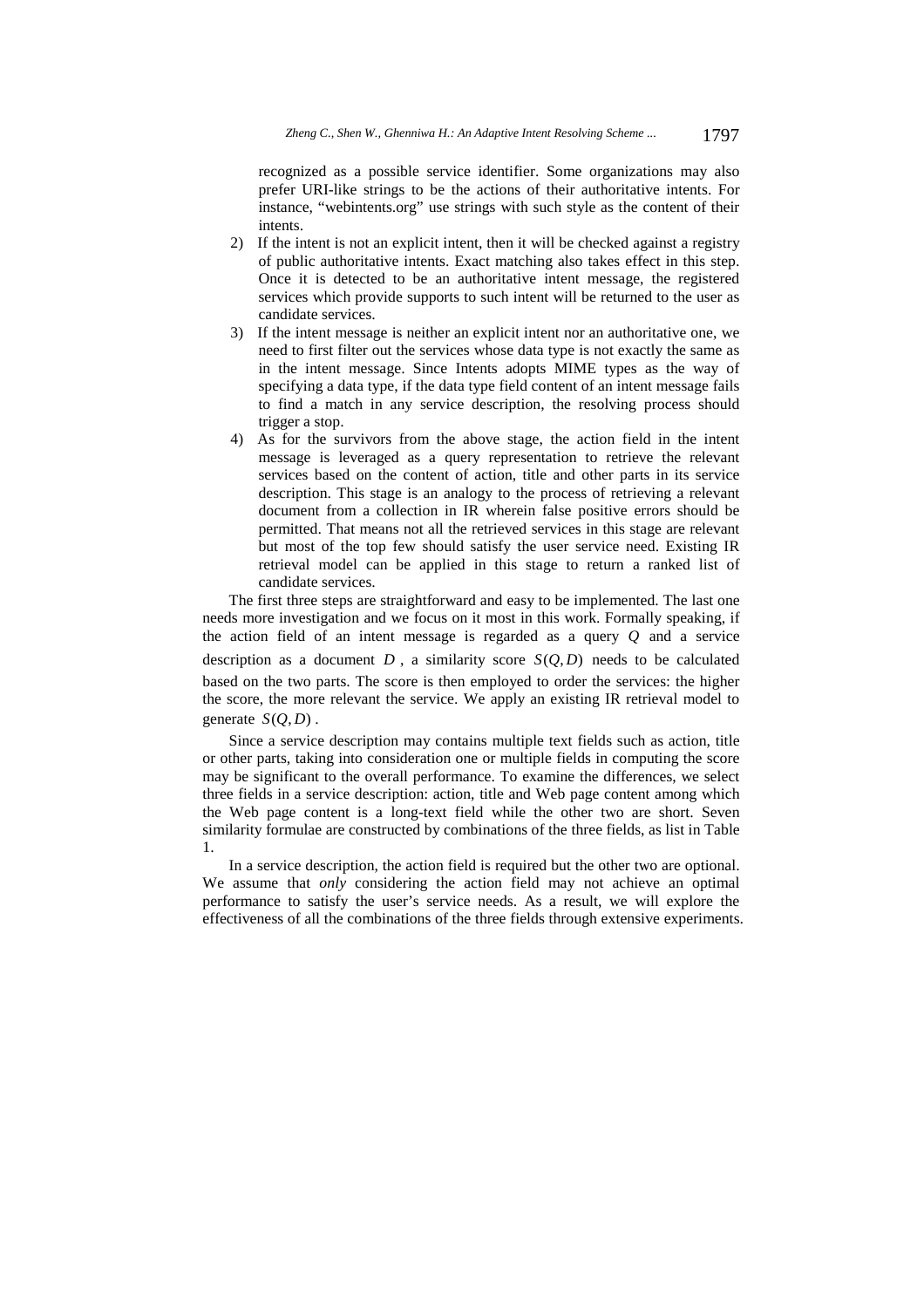| <b>Similarity Formulae</b>                      |                                                                                                                          | <b>Explanations</b>                                                                                                   |
|-------------------------------------------------|--------------------------------------------------------------------------------------------------------------------------|-----------------------------------------------------------------------------------------------------------------------|
| $S_1(Q, D) = S(action_0, action_D)$             | Query is the action part of intent<br>messages while document only consider<br>the action part in service descriptions   |                                                                                                                       |
| $S_2(Q,D) = S(action_0, title_D)$               |                                                                                                                          | Query is the action part of intent<br>messages while document only consider<br>the title part in service descriptions |
| $S_3(Q,D) = S(action_0, webpage_D)$             | Query is the action part of intent<br>messages while document only consider<br>the Web page part in service descriptions |                                                                                                                       |
| $S_4(Q, D) = S_1(Q, D) + S_2(Q, D)$             |                                                                                                                          | Equally weighted sum of $S_1$ and $S_2$                                                                               |
| $S_5(Q, D) = S_1(Q, D) + S_3(Q, D)$             |                                                                                                                          | Equally weighted sum of $S_1$ and $S_3$                                                                               |
| $S_6(Q, D) = S_2(Q, D) + S_3(Q, D)$             |                                                                                                                          | Equally weighted sum of $S_2$ and $S_3$                                                                               |
| $S_7(Q, D) = S_1(Q, D) + S_2(Q, D) + S_3(Q, D)$ |                                                                                                                          | Equally weighted sum of $S_1$ , $S_2$ and $S_3$                                                                       |

*Table 1: Similarity formulae and explanation* 

# **4 Empirical Research and Analyses**

In this section, we demonstrate a series of experiments conducted to explore the effectiveness when traditional IR techniques are applied to Intents resolving.

#### **4.1 Experiment Set-up**

The dataset we employed in the experiments was extracted from a public intent registry on OpenIntents [OpenIntents, 13]. Each entry in the dataset consists of an action field, a title field, a description field and other parts which can be counted as a service description. We selected the action field, the title field and the description field in our experiments. Since the first two are short text while the third one is a field of long text, we used the description field to take the place of the Web page to keep the pattern of two short text fields and one long text field in the dataset. To be consistent with terms in IR, we call the entry with the three fields a *document*. An overview of the dataset is shown in Table 2.

| Name                                | <b>Statistics</b> |
|-------------------------------------|-------------------|
| Documents                           | 83                |
| Queries                             | 88                |
| Query-relevant-document judgments   | 119               |
| Average relevant document per query | 1.35              |

It is observed that this is a comparatively small dataset. However, all the data are in practice and come from realistic open Android applications registered by their developers with OpenIntents. Therefore, we believe it can reveal realistic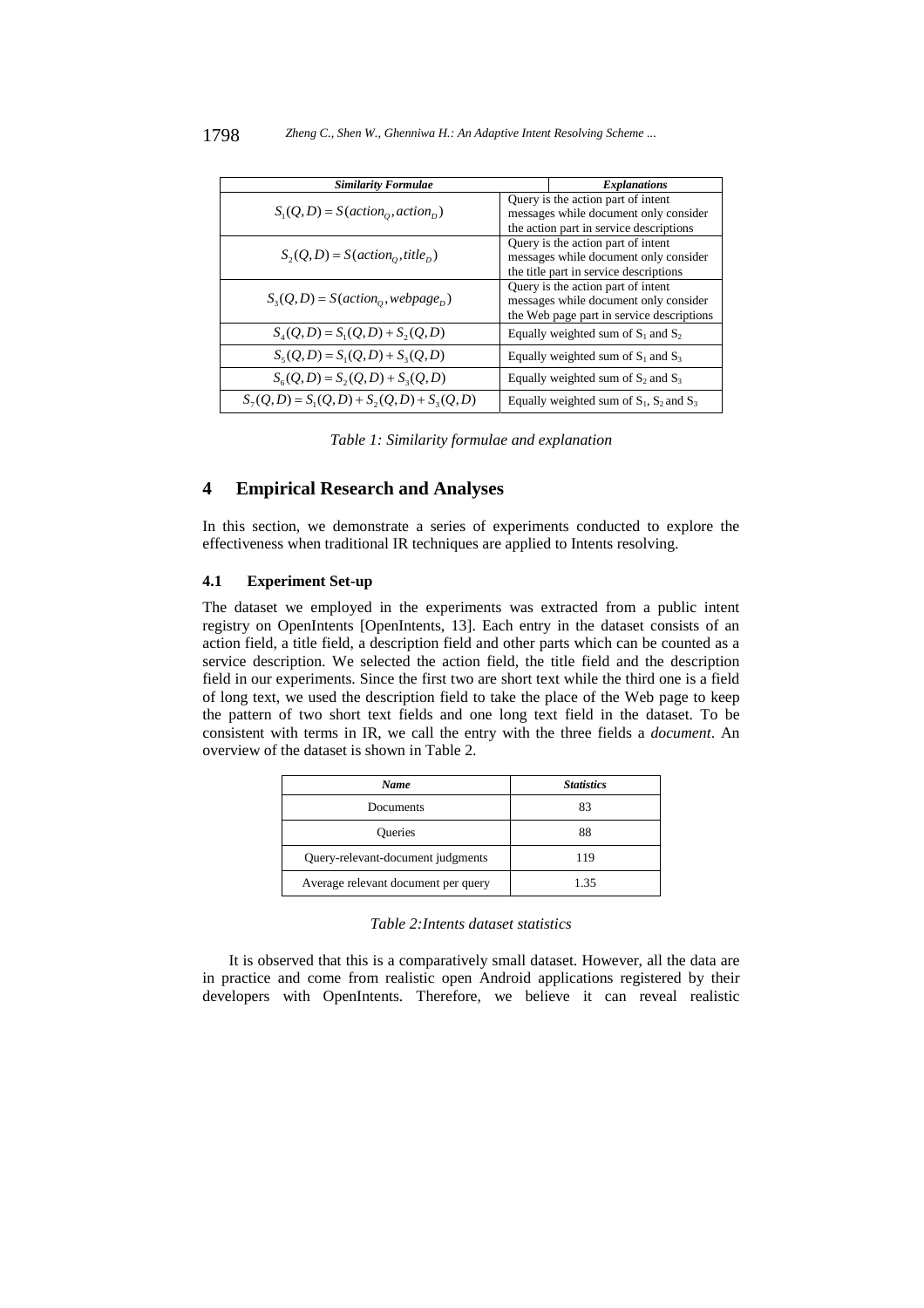characteristics in intent resolving. We manually generate a set of queries (empirically, more than 50 queries is enough for testing) and their relevant document judgments in the dataset. These queries are in the form of the action field in intent messages.

We adopted Apache Lucene [Lucene, 13] and modified it to become our experiment platform. Lucene has inner implemented retrieval models including vector space model, probability model, and language model. Lucene's implementations of these models are representative. In addition, we implemented an axiomatic retrieval model based on the interfaces provided by Lucene.

Lucene's default retrieval model is an implementation of vector space model which is empirically successful and widely recognized. Its calculation is described as

in Formula (1).<br>  $S(Q, D) = coord(Q, D) \times queryNorm(Q) \sum tf(t, D) idf^2(t) boost(t) norm(t, D)$ *t Q*  $S(Q, D) = coord(Q, D) \times queryNorm(Q) \sum tf(t, D) idf^{2}(t) boost(t) norm(t, D)$  $= coord(Q, D) \times queryNorm(Q) \sum_{t \in Q} tf(t, D) idf^{2}(t) boost(t) norm(t, D)$  (1)

| <b>Item</b>     | <b>Calculation</b>                  |
|-----------------|-------------------------------------|
| coord(Q, D)     | $ Q \bigcap D $                     |
| queryNorm $(Q)$ | Not applicable to scoring documents |
| tf(t,D)         | $\sqrt{f(t,D)}$                     |
| idf(t)          | $1 + \log \frac{N}{df(t) + 1}$      |
| boost(t)        | Set to 1 in the experiment          |
| norm(t,D)       |                                     |

More details about the formula are in Table 3.

*Table 3: Lucene's default retrieval model explanation*

In Table 3,  $|O \cap D|$  is the number of terms both in *Q* and *D*,  $|D|$  the length of *D*,  $f(t, D)$  the count of term *t* in *D*, *N* the number of all indexed documents and  $df(t)$  the count of documents containing term  $t$ . If only the effective parts are considered, the formula for Lucene's default retrieval model is reduced to Formula (2). 1

$$
S(Q, D) = \frac{|Q \cap D|}{|D|^{\frac{3}{2}}} \sum_{t \in Q \cap D} f^{\frac{1}{2}}(t, D)(1 + \log \frac{N}{df(t) + 1})^2
$$
 (2)

The implementations selected for other models are Okapi BM25 for the probability model, an implementation with Dirichlet prior smoothing for the language model and the F2-EXP one for the axiomatic model. All the implementations and their formulae are listed in Table 4.

In Table 4, *avgdl* is the average length of all the indexed documents.  $k$ ,  $b$ ,  $\mu$ and *s* are parameters for user setting up. In our experiments we adopted their default settings which averagely achieve best results. Their values are shown in Table 5.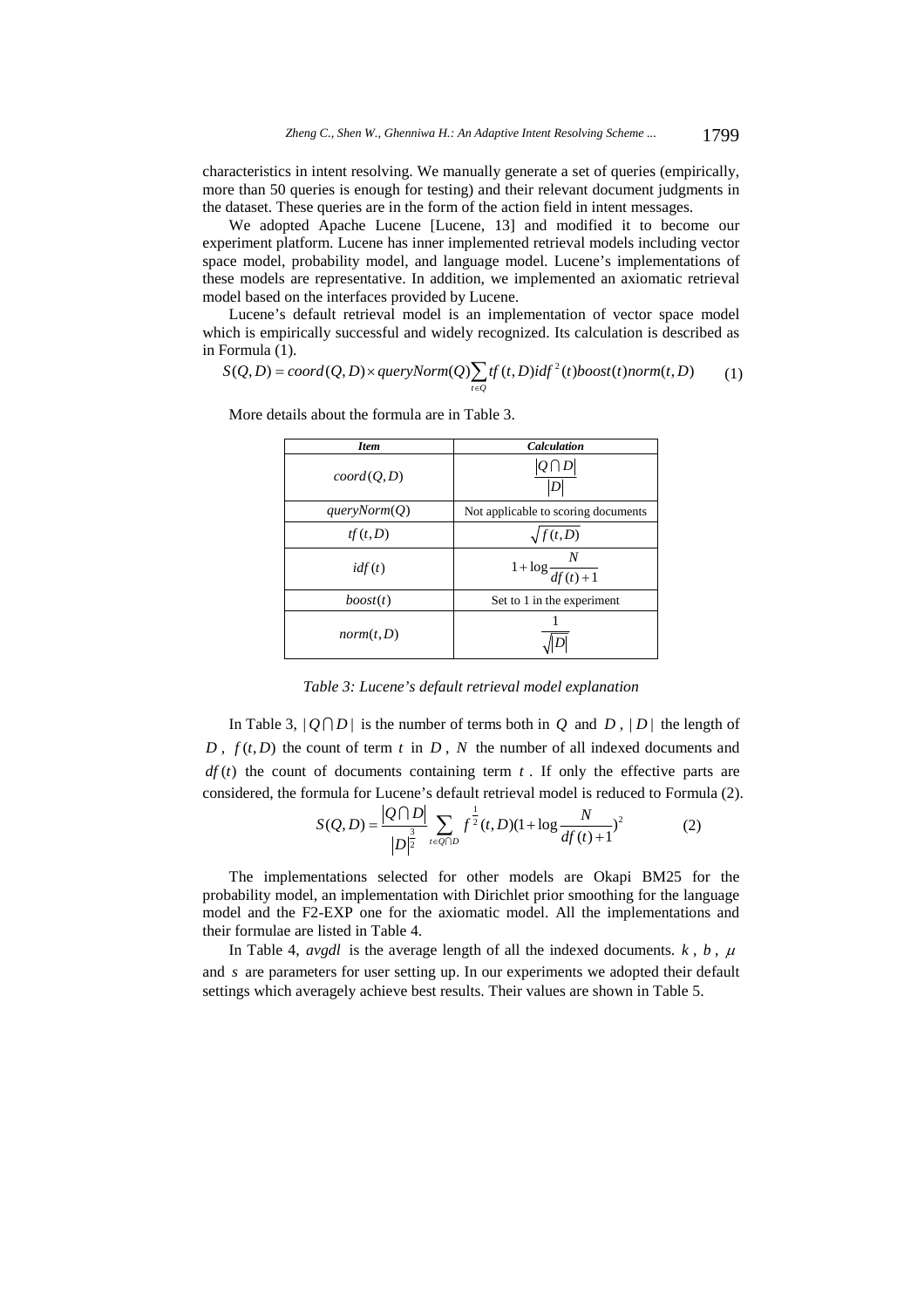| <i>Implementation</i><br>Name | Model                  | S(O,D)                                                                                                                                    |
|-------------------------------|------------------------|-------------------------------------------------------------------------------------------------------------------------------------------|
| Lucene Default<br>Model       | Vector space<br>model  | $\frac{ Q \cap D }{ D ^{\frac{3}{2}}}\sum_{t \in Q} f^{\frac{1}{2}}(t,D)(1+\log \frac{N}{df(t)+1})^2$                                     |
| Okapi BM25                    | Probabilistic<br>model | $\overline{\sum_{t \in Q} \log \frac{N - df(t) + 0.5}{df(t) + 0.5} \times \frac{f(t, D)(k+1)}{f(t, D) + k(1 - b + b \frac{ D }{avgdl})}}$ |
| <b>LM</b> Dirichlet           | Language model         | $\sum_{t \in Q} \log(1 + \frac{f(t, D)}{\mu P(t   C)}) +  Q  \log(\frac{\mu}{ D  + \mu})$                                                 |
| $F2-FXP$                      | Axiomatic<br>model     | $\sum_{t \in D} f(t, D) \times \left(\frac{N}{df(t)}\right)^{k} \times \frac{f(t, D)}{f(t, D) + s + \frac{s D }{dt}}$                     |

*Table 4: Model implementations and their formulae* 

| <b>Implementation Name</b> | <b>Parameter Settings</b> |
|----------------------------|---------------------------|
|                            | $k=1.25$                  |
| Okapi BM25                 | $b=0.75$                  |
| LM Dirichlet               | $\mu = 2000$              |
| $F2-FXP$                   | $s=0.5$                   |
|                            | $k = 0.35$                |

*Table 5: Parameter settings for retrieval model implementations* 

Before retrieval models take effects, some pre-processing must be applied to both queries and documents, including removing stop words and stemming. In addition to the default stop word set in Lucene, we added other stop words such as "com", "intent", and "org" which commonly appear in the action field. As for stemmer, we employed the widely accepted and recognized Porter stemmer [Porter, 80].

# **4.2 Evaluation Measure**

The metrics for evaluation measured in the experiments contains *recall*, *precision*, *Fmeasure, mean average precision* (MAP) and *mean reciprocal rank* (MRR). Precision is the fraction of retrieved documents that are relevant and recall is the fraction of relevant documents that are retrieved. These two measures are always inversely related which means if one of them increases the other drops. As a result, F-measure is invented as a value by considering both recall and precision. In this work we adopt the  $F_1$  measure, as shown in Formula (3).

$$
F_1 = 2 \frac{precision \times recall}{precision + recall}
$$
 (3)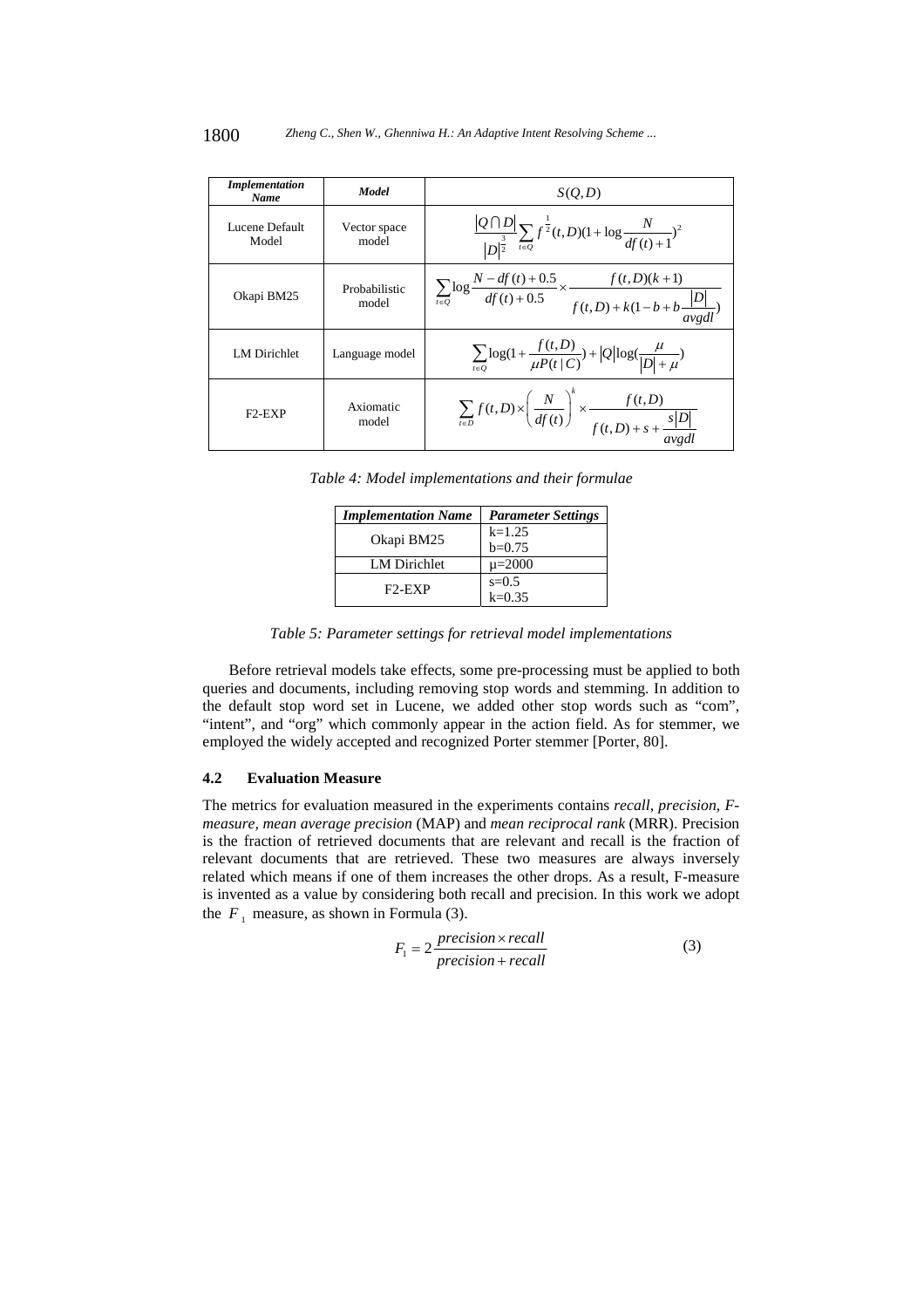Lucene can return ranked results and is capable of setting up the parameter of maximal returned documents. Thus we can control the size of returned top documents and compute recall, precision, and F-measure for the first k documents or at rank k.

MAP is the mean of average precision over all queries and the average precision is the average of the precisions for the top k documents after each relevant document is retrieved. If  $R(Q)$  is the set of all the documents which are relevant to query  $Q$ and  $rank(d)$  is the rank at which document  $d$  is retrieved then MAP is formalized as in Formula (4)

$$
MAP = \frac{1}{|A_Q|} \sum_{Q \in A_Q} \frac{1}{|R(Q)|} \sum_{D \in R(Q)} Precision(rank(D))
$$
 (4)

where  $A_0$  is the set of all queries,  $rank(D)$  the rank at which document *D* is retrieved and  $Precision(k)$  the precision at rank k. Many experiments have demonstrated that MAP is stable and excels in differentiating retrieval models. The calculation of the MAP in our experiments is slightly apart from what is touched on here. We will explain it late in the paper.

MRR is the average multiplicative inverse of the rank of the first correct retrieved document, as shown in Formula (5).

$$
MRR = \frac{1}{\left| A_{Q} \right|} \sum_{Q \in A_{Q}} \frac{1}{rank_{1st}(Q)}
$$
(5)

where  $A_{\rho}$  is the set of all queries and  $rank_{1st}(Q)$  is the rank of the first correct retrieved document of *Q* . MRR is high when most of relevant documents take the first position in the returned ranking.

#### **4.3 Results and Analyses**

The experiments measured and calculated recall, precision, F-measure, MAP, and MRR for the four retrieval model implementations over the seven similarity formulae listed in Table 1. This section presents what we found from the conducted experiments.

In the experiments, we found that it is very difficult to retrieve all the relevant documents for a query in practice. Once the recall comes to a specific value point (always close to but less than 1), it will keep the same until no more document is returned. The reason for this phenomenon is that scoring all the indexed documents is time-consuming because their total number is very huge in practice. As a result most retrieval model implementation usually selects a reasonable fraction of the indexed documents containing most relevant documents and scoring them. Thus the recall at rank k may keep the same when k passes a value point, as illustrated in Figure 2 which is a set of tested recalls in our experiments for Lucene default model on  $S_7$ . When k is larger than 8, the recall stops increasing. This means the extra returned documents are irrelevant and noisy once the recall for the top k documents comes to the maximum. Therefore only the top documents with an increased recall are effective because new retrieved documents have the possibility of relevance within such a range. We call these top documents with recall increase *effective top documents*.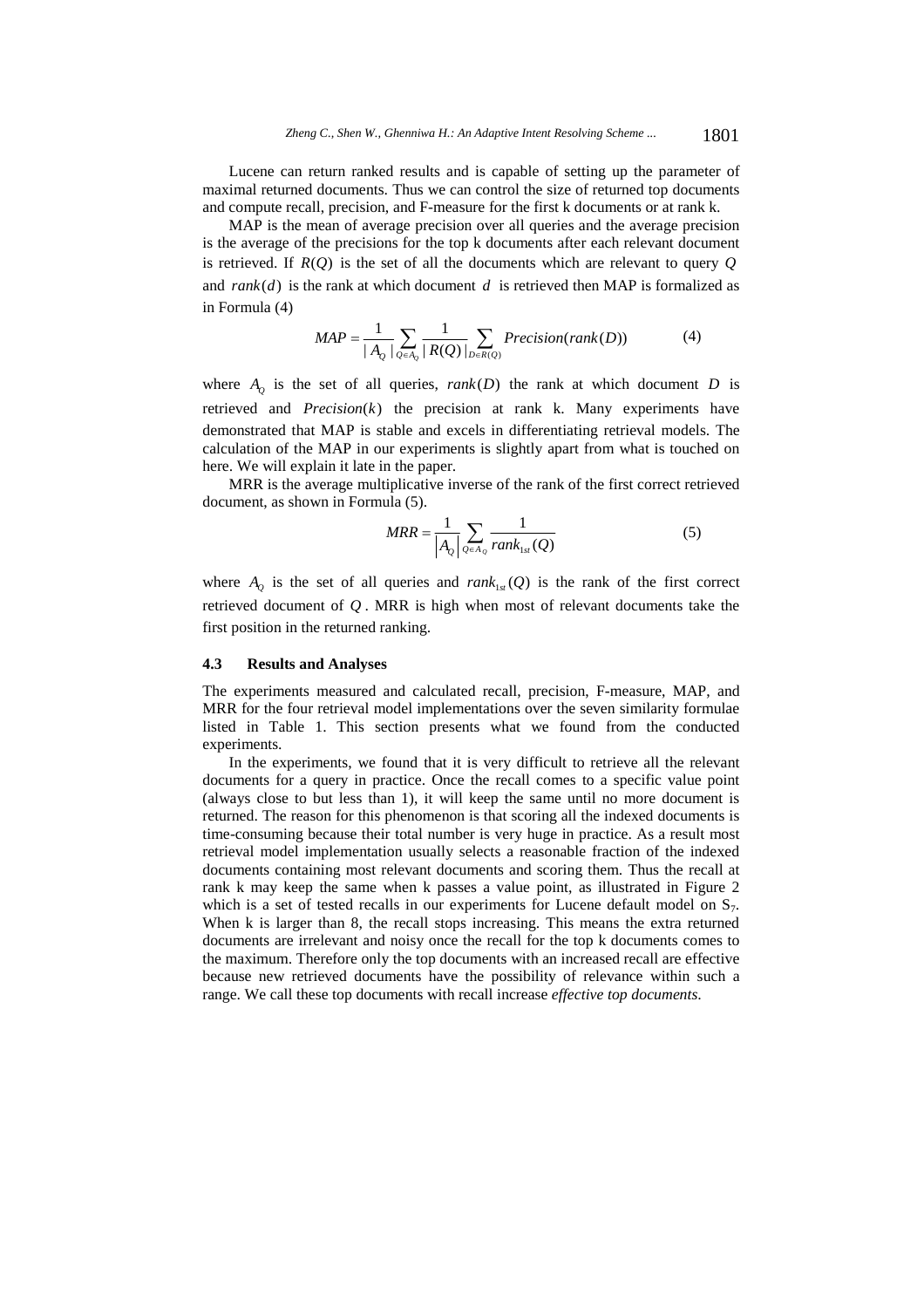

*Figure 2: Recall for the Lucene default model on S7*

On the other hand, if a relevance model produces a larger maximum recall but has relatively fewer effective top documents, it should also have a better average precision within those documents because they include a larger ratio of relevant documents distributed over a smaller returned document set. This heuristic is also verified by our results listed in Figure 3.



*Figure 3: Precision for S3 and S6 of the F2-EXP model* 

Figure 3 shows the precision comparison of the F2-EXP model on  $S_3$  and  $S_6$ . The two executions returned same-sized document sets. However, for S6, F2-EXP produced a larger maximum recall while keep a smaller set of effective top documents. We can see at any rank its precisions on  $S_6$  beats over that of  $S_3$ .

In the experiments, all the four retrieval model implementations returned a same sized set of documents and maximum recalls on any similarity formula, but their effective top document sets are different. Figure 4 displays the total retrieved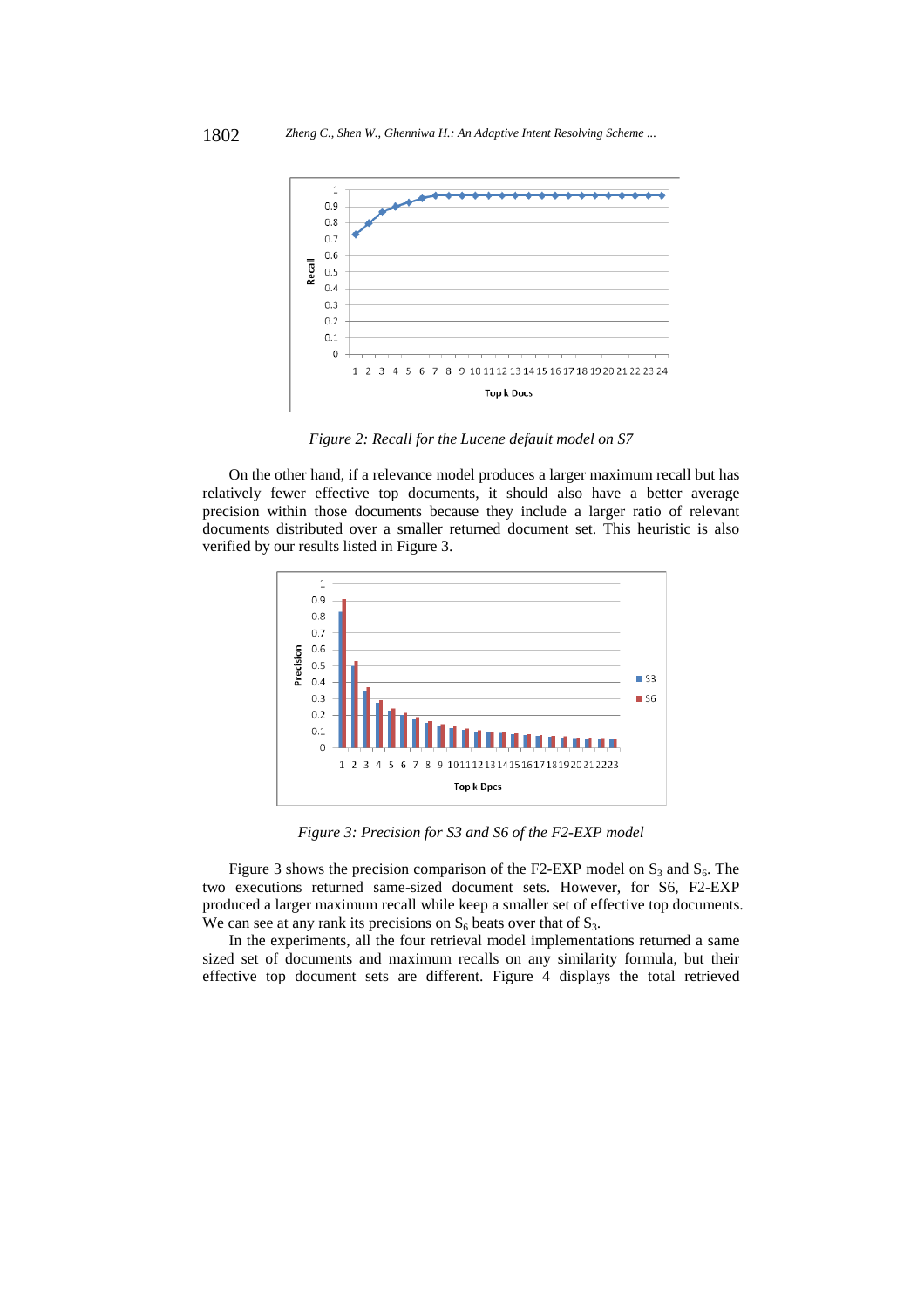documents, the effective top documents, and the maximum recall for all the four retrieval model implementations on all the seven similarity formulae.



*Figure 4: Returned documents, top effective documents and maximum recall* 

In Figure 4, it is obvious that for  $S_3$  the maximum recall is relatively lower compared to its counterparts while at the same time the amount of effective top documents is larger. The formula only comprises the description field (a long text field) which simulates a related Web page containing the intent-based service description tag. This implies that the description field or the simulated Web page field may not be appropriate for intent resolving on its own. However, it is observed from the chart that  $S_5 - S_7$  have a large maximum recall but with just a few effective top documents. These similarity formulae are composite formulae comprising the description field which indicates the description field may significantly improve the effectiveness when combined with other fields such as action, title or both of them.

We also list the results of precision and F-measure to verify the above heuristic in Table 6 and 7. Since  $S_1$  only totally returned 10 documents, we only show the results within top 10 documents for all the participants.

| <b>Top k Docs</b> | <b>Similarity Formulae</b> |       |       |       |       |       |                |
|-------------------|----------------------------|-------|-------|-------|-------|-------|----------------|
|                   | S <sub>1</sub>             | $S_2$ | $S_3$ | $S_4$ | $S_5$ | $S_6$ | S <sub>7</sub> |
| 1                 | 0.761                      | 0.920 | 0.804 | 0.941 | 0.904 | 0.946 | 0.949          |
| 2                 | 0.469                      | 0.522 | 0.492 | 0.528 | 0.526 | 0.539 | 0.541          |
| 3                 | 0.337                      | 0.372 | 0.352 | 0.377 | 0.372 | 0.381 | 0.386          |
| 4                 | 0.270                      | 0.293 | 0.276 | 0.297 | 0.293 | 0.302 | 0.303          |
| 5                 | 0.230                      | 0.240 | 0.230 | 0.248 | 0.245 | 0.253 | 0.250          |
| 6                 | 0.195                      | 0.202 | 0.200 | 0.210 | 0.213 | 0.216 | 0.214          |
| 7                 | 0.167                      | 0.176 | 0.172 | 0.182 | 0.185 | 0.185 | 0.187          |
| 8                 | 0.148                      | 0.157 | 0.151 | 0.162 | 0.163 | 0.163 | 0.163          |
| 9                 | 0.134                      | 0.141 | 0.134 | 0.144 | 0.145 | 0.145 | 0.145          |
| 10                | 0.120                      | 0.127 | 0.120 | 0.130 | 0.131 | 0.131 | 0.131          |

*Table 6: Precision*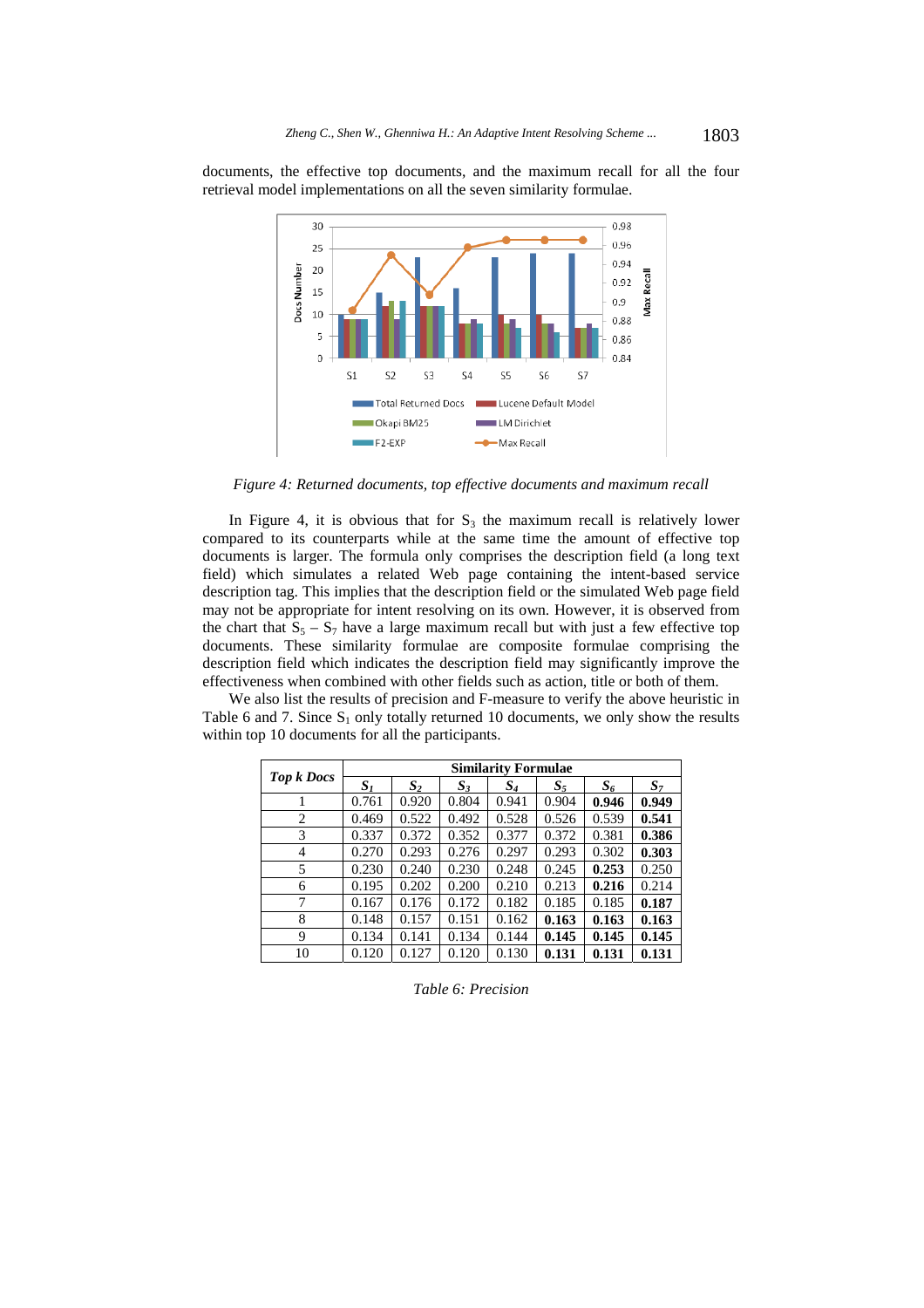|                   |       | Similarity Formula |       |       |       |       |       |  |
|-------------------|-------|--------------------|-------|-------|-------|-------|-------|--|
| <b>Top k Docs</b> | $S_I$ | $S_2$              | $S_3$ | $S_4$ | $S_5$ | $S_6$ | $S_7$ |  |
|                   | 0.647 | 0.783              | 0.683 | 0.800 | 0.773 | 0.804 | 0.807 |  |
| 2                 | 0.560 | 0.622              | 0.587 | 0.631 | 0.631 | 0.642 | 0.646 |  |
| 3                 | 0.465 | 0.513              | 0.486 | 0.520 | 0.512 | 0.525 | 0.533 |  |
| 4                 | 0.403 | 0.437              | 0.413 | 0.445 | 0.437 | 0.451 | 0.452 |  |
| 5                 | 0.361 | 0.377              | 0.361 | 0.390 | 0.379 | 0.398 | 0.393 |  |
| 6                 | 0.318 | 0.330              | 0.326 | 0.343 | 0.346 | 0.352 | 0.349 |  |
| 7                 | 0.280 | 0.295              | 0.288 | 0.304 | 0.313 | 0.310 | 0.312 |  |
| 8                 | 0.253 | 0.268              | 0.258 | 0.277 | 0.279 | 0.279 | 0.279 |  |
| 9                 | 0.233 | 0.245              | 0.233 | 0.250 | 0.252 | 0.252 | 0.252 |  |
| 10                | 0.212 | 0.223              | 0.212 | 0.228 | 0.230 | 0.230 | 0.230 |  |

#### *Table 7: F-measure*

The best results in every row are marked in bold type. All of them fall in the columns of  $S_5 - S_7$  which are field combinations including the description field. Here we draw out the first heuristic acquired based on the above analyses:

### Rule 1. *The description or related Web page field should not be used in intent resolving alone, but it is highly recommended that it be used collaboratively with other fields.*

Since the retrieval model implementations on all the similarity formulae are incapable of returning all relevant documents in the experiments, we changed the MAP metric slightly to make it fit for the real situation. Instead of averaging precision over each retrieved relevant document, we make means over the top document sets whose size is smaller than the effective top document set. If  $E(Q)$  is the set of the effective top documents for query  $Q$ , *Precision*( $k$ ) is the precision at rank k, then Formula (4) becomes

$$
MAP = \frac{1}{|A_Q|} \sum_{Q \in A_Q} \frac{1}{|R(Q)|} \sum_{k < |E(Q)|} Precision(k) \tag{6}
$$

Formula (6) is the MAP we applied in the experiments. The results are listed in Table 8.

| <b>Similarity Formulae</b> | Lucene Default Model | Okapi BM25 | <b>LM</b> Dirichlet | $F2$ - $EXP$ |
|----------------------------|----------------------|------------|---------------------|--------------|
| $S_1$                      | 0.3016               | 0.3016     | 0.3009              | 0.3009       |
| $S_2$                      | 0.2809               | 0.2661     | 0.3371              | 0.2665       |
| $S_3$                      | 0.2642               | 0.2598     | 0.2593              | 0.2644       |
| $\mathrm{S}_4$             | 0.3698               | 0.3663     | 0.3426              | 0.3688       |
| $S_5$                      | 0.3246               | 0.3608     | 0.3312              | 0.3916       |
| $S_6$                      | 0.3292               | 0.3756     | 0.3629              | 0.4432       |
| $S_7$                      | 0.4106               | 0.4040     | 0.3658              | 0.4073       |

*Table 8: MAP of retrieval models on similarity formulae*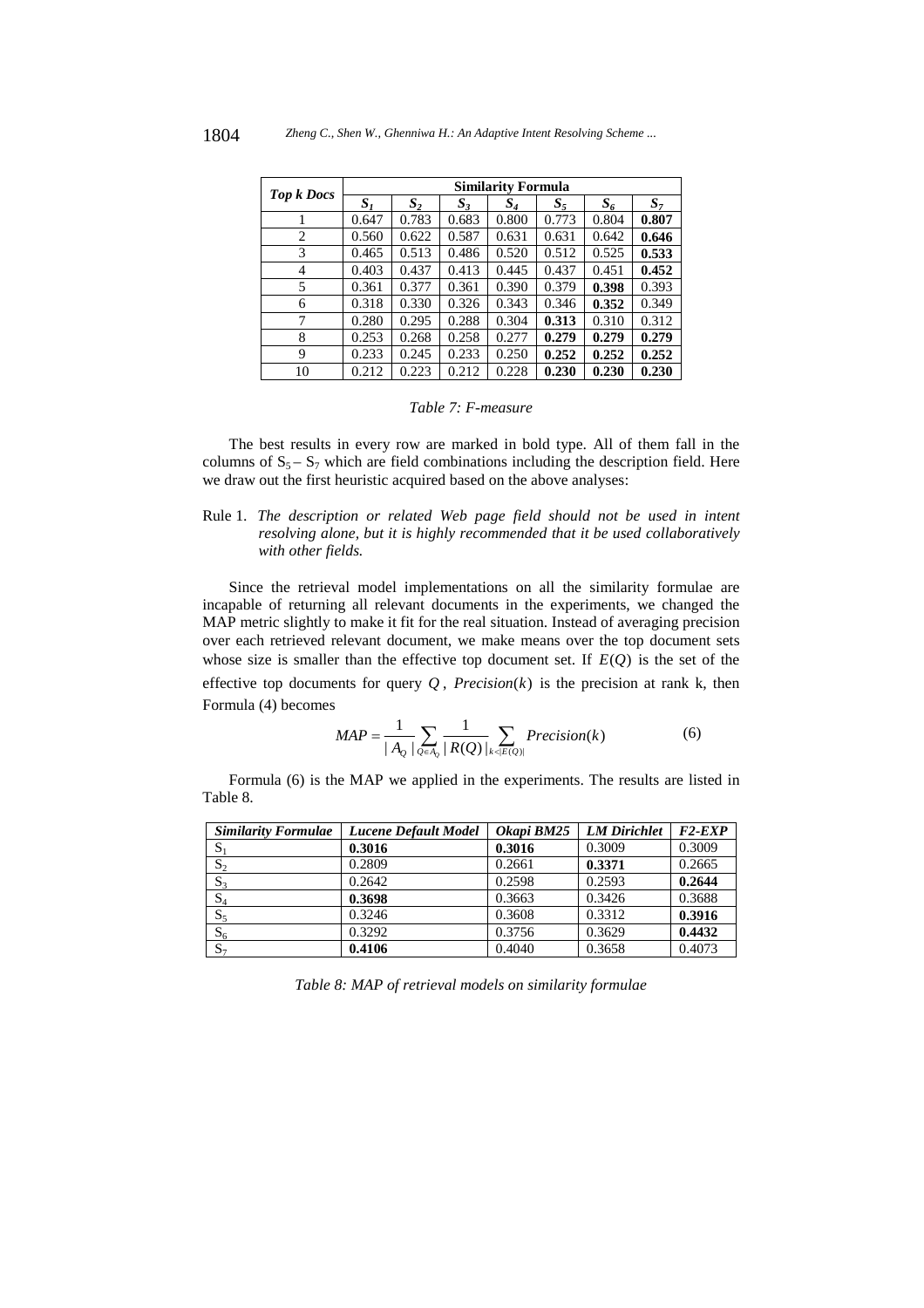In Table 8, the best retrieval model on each similarity formulae are marked in bold type. It is interesting that  $S_6$  achieves the best result for F2-EXP compared with other similarity formulae. We believe the restriction imposed on action design which contains some information compromises the final performance. However, the action field is a required field in service description and  $S<sub>6</sub>$  is a composite similarity consisting of two optional fields in service description which may be missing in practice. Thus only depending on the best strategy may not be reasonable and an adaptive design should consider a good methodology in every practical condition.

Since action is a required field and the description field is a substitute for the Web page field, we summarize the best strategy in every possible condition and list them in Table 9.

|                  | Web page | <b>NOT</b> Web page                                |
|------------------|----------|----------------------------------------------------|
| Title            |          | $S_6$ (F2-EXP)   $S_4$ (Lucene Default Model)      |
| <b>NOT Title</b> |          | $\mid S_5(F2-EXP) \mid S_1(Lu$ cene Default Model) |

*Table 9: Best strategy selection in possible condition* 

In Table 9, "NOT" means such field is an absence. For each condition, we compared all possible strategies and selected the best solution. For instance, for the condition when the action field, the title field and the Web page field all appear, we compared all the seven similarity formulae and selected the FX-EXP (the axiomatic model) on  $S_6$  instead of the Lucene's default model implementation (the vector space model) on  $S_7$ . This selection indicates another heuristic:

Rule 2. *Utilizing all the appearing fields in intent resolving may not achieve the best effectiveness. When the Web page field appears, FX-EXP is the best choice. Lucene's default model implementation is better if the Web page field is absent.*

User utility of a system is determined by to what degree it can satisfy the user instead of only considering its excellence on some evaluation measures. Some users may be concerned if the first few top documents containing the service they want. This requirement can be achieved by comparing the ranking of the first relevant document and selecting the best solution from among all the alternatives. MRR is a metric indicative of the ranking of the first relevant document which can assist us in accomplishing such requirement.

| <b>Similarity Formulae</b> | <b>Lucene Default Model</b> | Okapi BM25 | <b>LM Dirichlet</b> | $F2$ - $EXP$ |
|----------------------------|-----------------------------|------------|---------------------|--------------|
| $S_1$                      | 0.834                       | 0.834      | 0.832               | 0.832        |
| $S_2$                      | 0.95                        | 0.948      | 0.949               | 0.949        |
| $S_3$                      | 0.879                       | 0.858      | 0.847               | 0.878        |
| $S_4$                      | 0.974                       | 0.961      | 0.962               | 0.969        |
| $S_5$                      | 0.973                       | 0.941      | 0.916               | 0.949        |
| $S_6$                      | 0.981                       | 0.981      | 0.936               | 0.981        |
| $S_7$                      | 0.994                       | 0.972      | 0.946               | 0.983        |

#### *Table 10: MRR*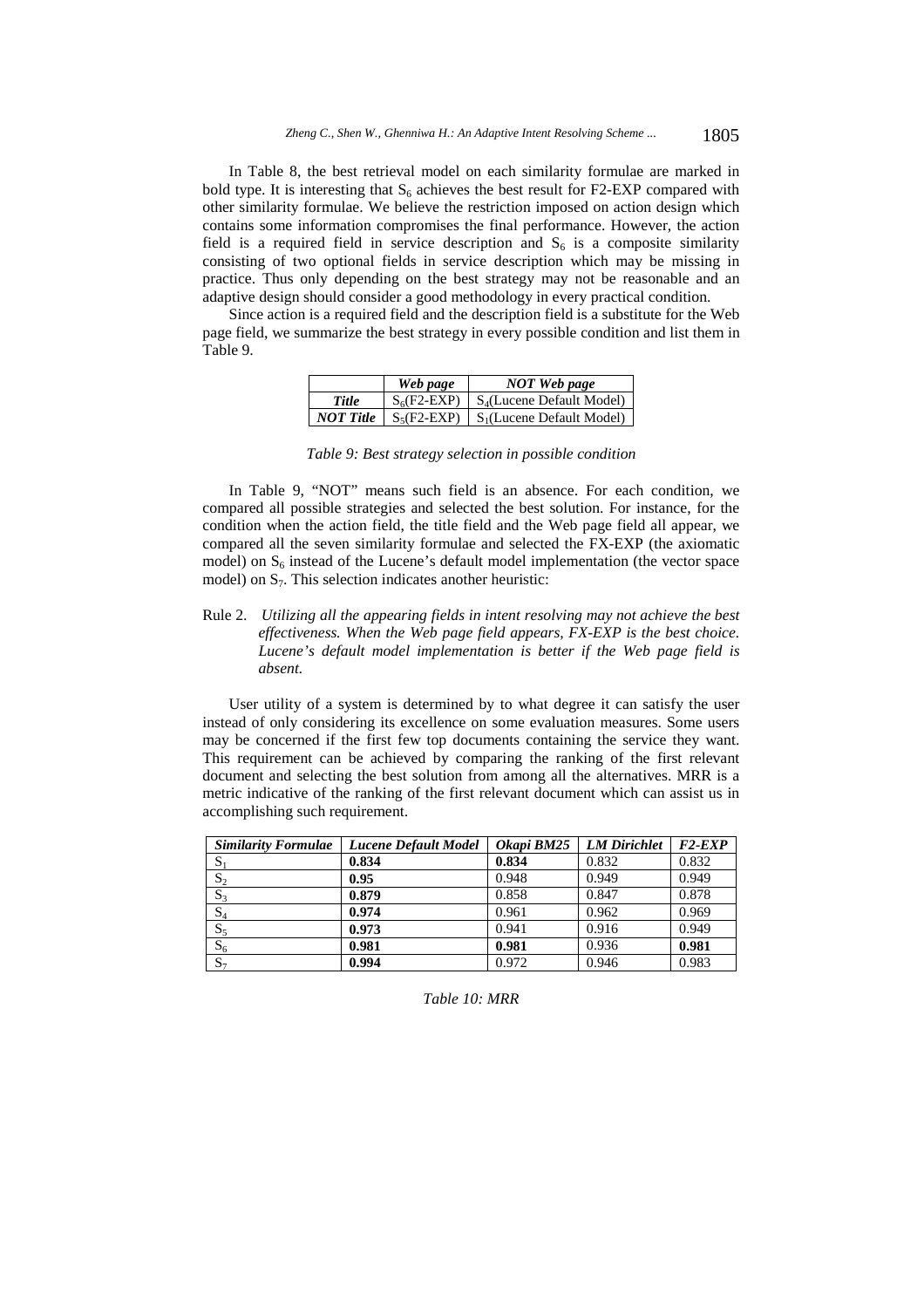#### 1806 *Zheng C., Shen W., Ghenniwa H.: An Adaptive Intent Resolving Scheme ...*

Table 10 displays MRR measures for the four retrieval model implementations on the seven similarity formulae. The best model on each formula is marked in bold type. This time the Lucene's default model implementation wins. Similar to Table 9, Table 11 is created to shown the best strategy when MRR is applied.

|                  | Web page                                                            | NOT Web page |
|------------------|---------------------------------------------------------------------|--------------|
| <b>Title</b>     | $S_7$ (Lucene Default Model)   $S_4$ (Lucene Default Model)         |              |
| <b>NOT</b> Title | $\mid S_5(Lu$ cene Default Model $)\mid S_1(Lu)$ cene Default Model |              |

|  |  | Table 11: Best strategy for the first correct ranking |  |
|--|--|-------------------------------------------------------|--|
|  |  |                                                       |  |

Once the effective top documents are retrieved, the extra returned ones are irrelevant and noisy which may disturb users. The percentage of effective top documents for the selected strategies are listed in Table 12.

| <b>Strategy</b>          | <b>Effective Top Documents Ratio (%)</b> |
|--------------------------|------------------------------------------|
| S1(Lucene Default Model) | 90                                       |
| S4(Lucene Default Model) | 50                                       |
| S5(Lucene Default Model) | 43.48                                    |
| $S5(F2-EXP)$             | 30.43                                    |
| $S6(F2-EXP)$             | 25                                       |
| S7(Lucene Default Model) | 29.17                                    |

*Table 12: Effective top document ratio for the selected strategies* 

Table 9, 11, 12 and the two rules are the conclusions drew from the experiments based on a real dataset which constitutes the guiding principles for us to design the adaptive intent resolving methodology which will be presented in the next section.

# **5 An Adaptive Intent Resolving Method**

In this section, we propose an adaptive intent resolving method based on the guiding principles from our empirical study and integrate it with our Intents agent which is developed on Android [Zheng, 13b].

In realistic situations, an intent message may be explicit (with service identifier taking up the action field), authoritative (where the intent structure has been specified by some authoritative institute for public use) or naïve (e.g., the flexible intent with the action field saying the meaning of what should be performed). The first two categories require exact matching while the last one only needs similar matching.

On the other hand, the service description cannot uniformly contain the same fields. It is most possible that a mixture of service descriptions with different fields missing appears in the index. Table 13 presents a sample for the possible index appearance in practice. Each row represents a service description entry and a "NULL" value means the field is missing.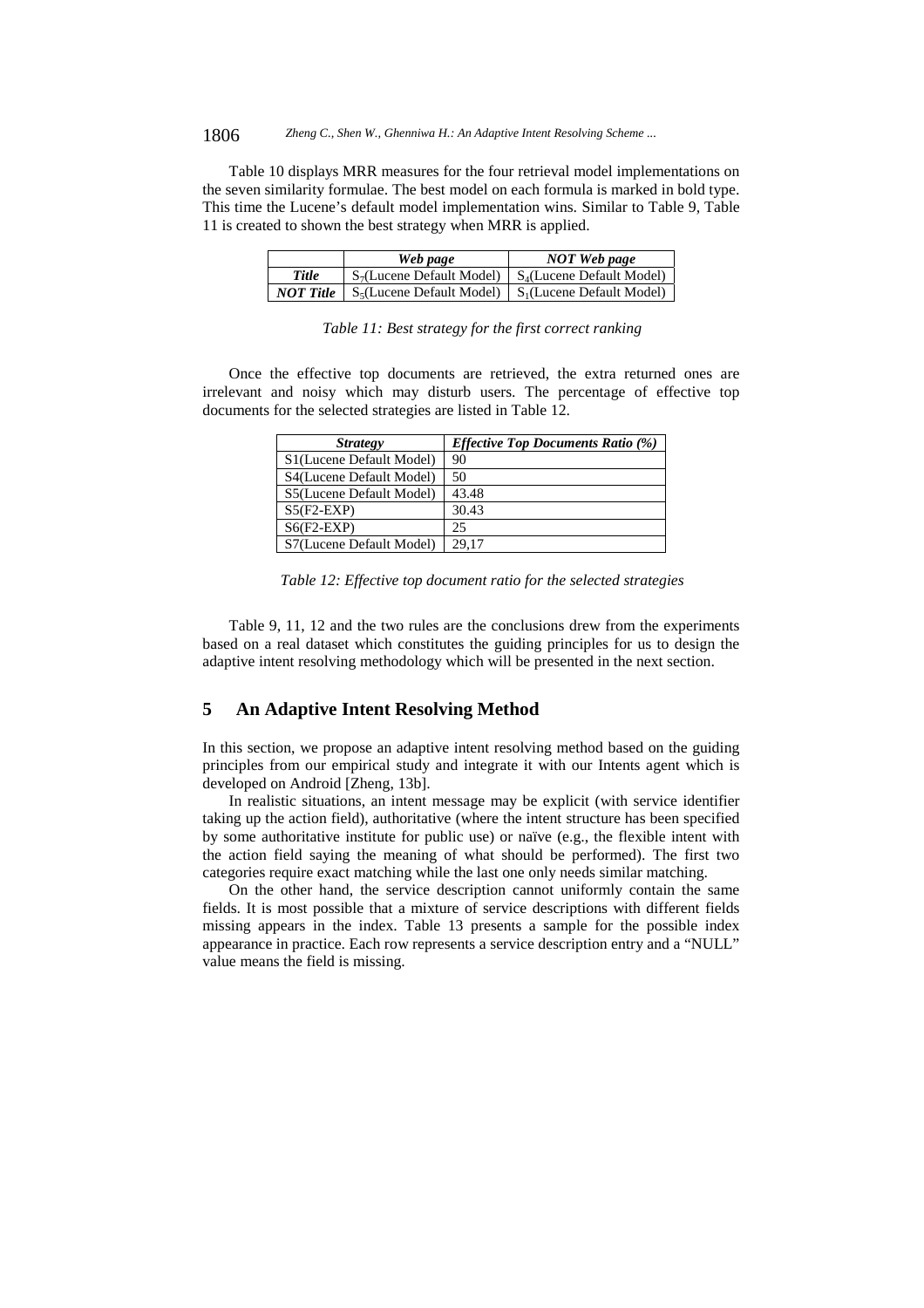| <b>Service ID</b>                      | <b>Action</b>                 | <b>Title</b>           | Web<br>Page<br><b>Content</b>                                                                                                               | Data Type            |
|----------------------------------------|-------------------------------|------------------------|---------------------------------------------------------------------------------------------------------------------------------------------|----------------------|
| http://202.117.1.119/share             | share a link                  | Facebook<br>link share | NULL.                                                                                                                                       | text/url-list        |
| http://202.117.0.200/get-a-<br>weather | local weather                 | <b>NULL</b>            | $\langle$ html $>$<br>$<$ body $>$<br>This is a<br>local<br>weather<br>service.<br>.<br>$\langle \cdot \rangle$ body><br>$\langle$ html $>$ | application<br>/json |
| http://202.117.1.119/shorten           | http://webintents.org/shorten | <b>NULL</b>            | <b>NULL</b>                                                                                                                                 | text/uri-list        |

*Table 13: Service description index sample* 

An intent resolving module should be able to deal with the above issues. Figure 5 shows how to construct an intent resolving module.



*Figure 5: Intent resolving module*

As shown in Figure 5, two registries are in need to resolve an intent message: a public authoritative intent registry and a service description index. The resolving procedure of an intent message starts with check if the incoming intent is explicit based on pre-defined rules. Once an intent message is detected as an explicit intent, it will be delivered to the specified service directly. Otherwise, it is checked to see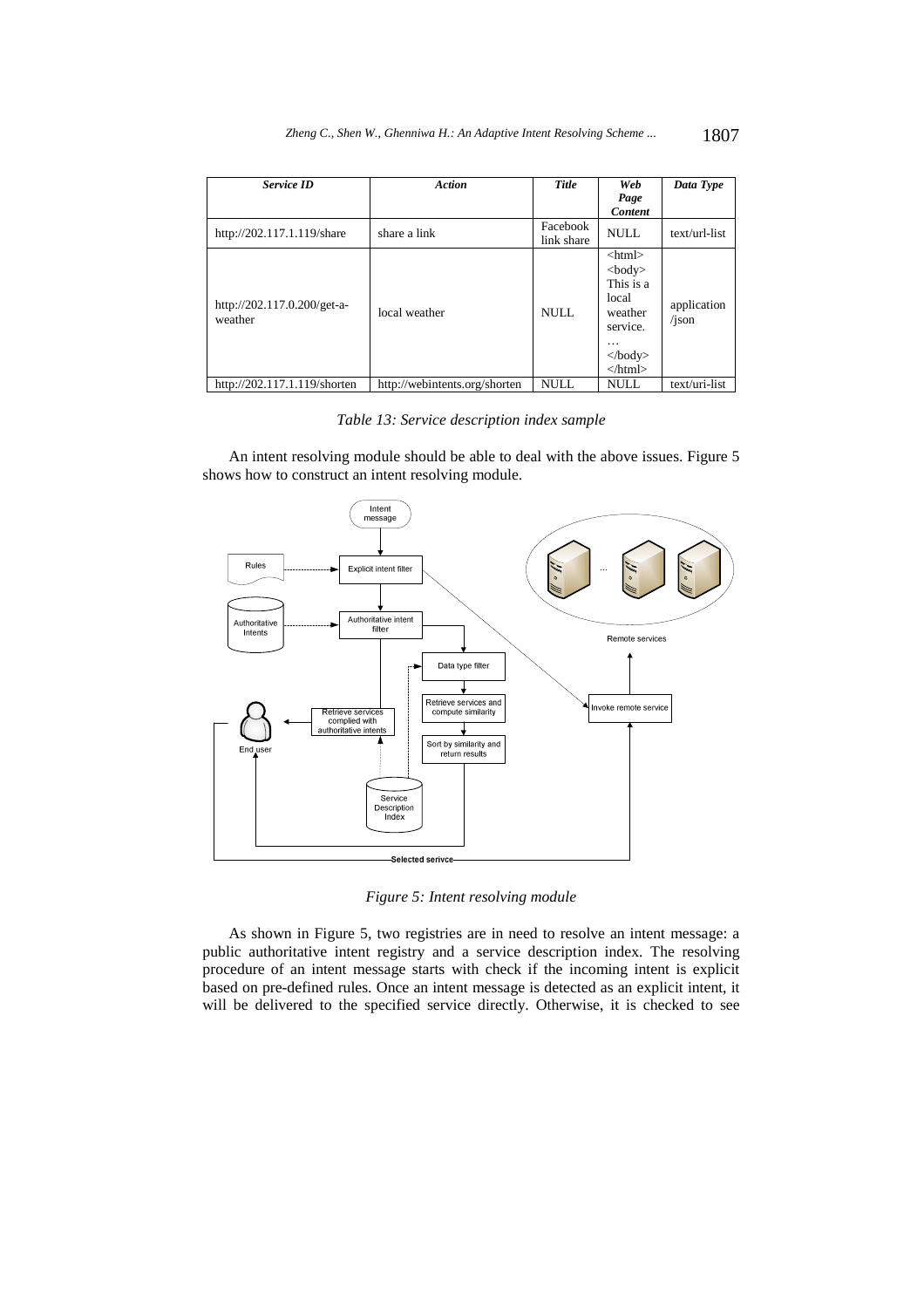1808 *Zheng C., Shen W., Ghenniwa H.: An Adaptive Intent Resolving Scheme ...*

whether it is an authoritative intent according to the authoritative intent registry. If the intent is an authoritative intent, all the registered services corresponding to the authoritative protocol will return to the user as candidate services. If both of the two steps fail, the intent message is delivered for data type filtering, relevance services retrieving, similarity computing and sorting. After all a list of candidate services are returned to the user. After the user makes a choice, the selected service will be invoked.

# **5.1 Average Precision First Approach**

If an intent message is neither an explicit intent nor authoritative intent, then techniques to retrieve a relevant service from the service description index are needed where the guiding principles obtained from our empirical research apply. Assume *I* is the service description index where every document  $d$  in  $I$  has the form, d= $\alpha$  action, title, webpage, datatype $>$ . In addition, q= $\alpha$  action, datatype $>$  is the intent message. Figure 6 shows the process of adaptively retrieving services from the service description index.

| Input:       | Service description index I where every document d in I, d= <action, th="" title,<=""></action,> |  |  |
|--------------|--------------------------------------------------------------------------------------------------|--|--|
|              | webpage, datatype>                                                                               |  |  |
|              | Intent message q= <action, datatype=""></action,>                                                |  |  |
| Output:      | A ranked list of candidate services                                                              |  |  |
| 1            | Select the subset C in I where every document d in C, d.datatype = $q$ .datatype                 |  |  |
| $\mathbf{2}$ | Detect the commonly not-null fields F in C                                                       |  |  |
| 3            | if webpage in F                                                                                  |  |  |
|              | then set F2-EXP as the retrieval model implementation                                            |  |  |
|              | if title in F                                                                                    |  |  |
|              | then                                                                                             |  |  |
|              | set similarity formula to $S_6$                                                                  |  |  |
|              | set threshold to 0.25                                                                            |  |  |
|              | else                                                                                             |  |  |
|              | set similarity formula to $S_5$                                                                  |  |  |
|              | set threshold to 0.3043                                                                          |  |  |
|              | else set the Lucene's default model implementation as retrieval model                            |  |  |
|              | if title in F                                                                                    |  |  |
|              | then                                                                                             |  |  |
|              | set similarity formula to $S_4$                                                                  |  |  |
|              | set threshold to 0.5                                                                             |  |  |
|              | else                                                                                             |  |  |
|              | set similarity formula to $S_1$                                                                  |  |  |
|              | set threshold to 0.9                                                                             |  |  |
| 4            | Use the selected similarity formula and retrieval model implementation to                        |  |  |
|              | generate a ranked list of relevant document from C                                               |  |  |
| 5            | Use the threshold to keep the top ranked services while disposing of the                         |  |  |
|              | remaining ones which have a very small fraction of relevant services                             |  |  |

*Figure 6: Algorithm of MAP-based adaptively retrieving services from the index based on similarity formula and retrieval model*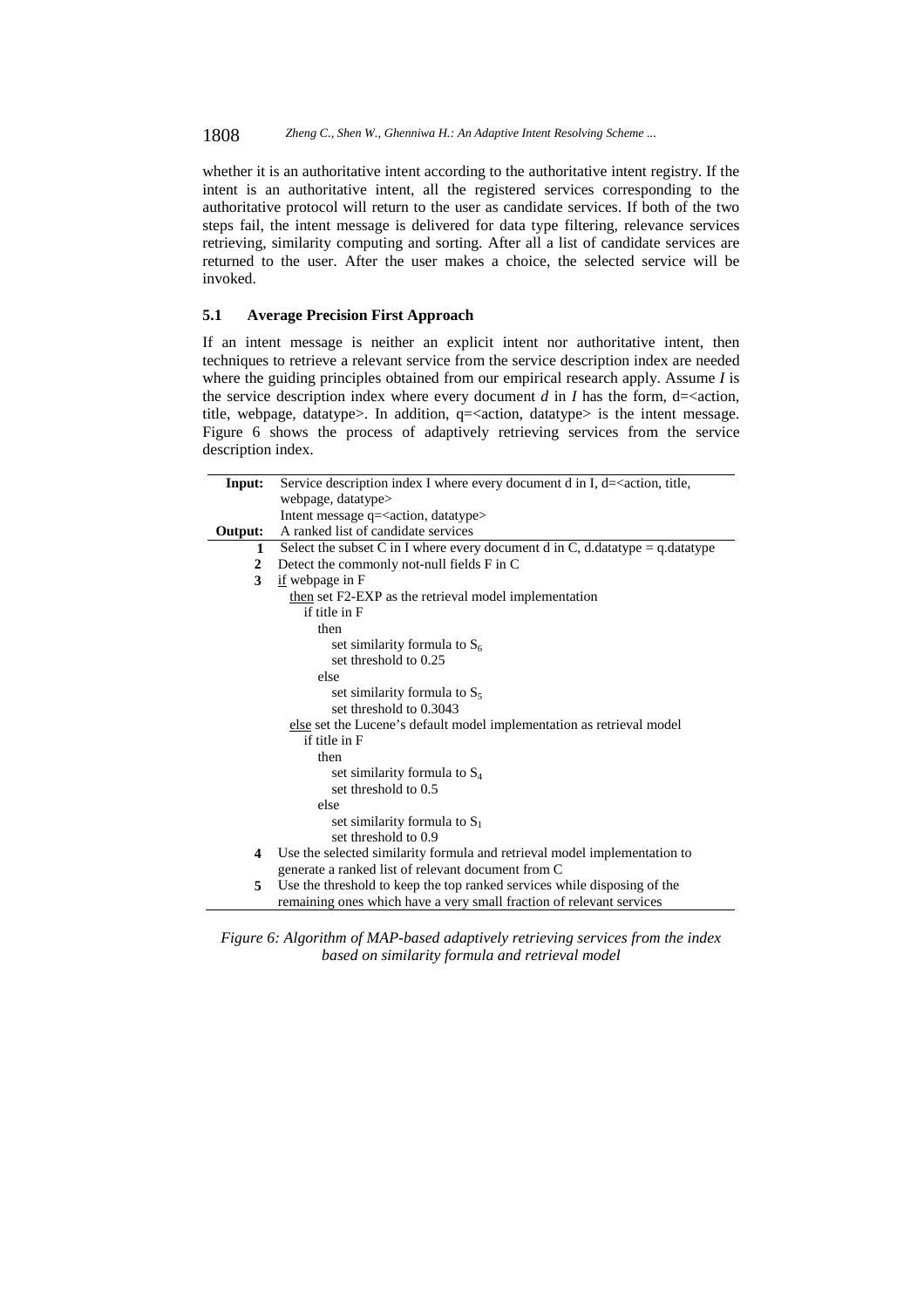As demonstrated in Figure 6, the algorithm begins with removing services whose data type are different from the intent message. Then it detects the commonly not-null fields in the remaining services. The similarity formula and retrieval model are adaptively set according to the principles found in the previous section. Afterwards, an ordered list of relevant documents is returned to the user through the similarity formula and retrieval model.

# **5.2 MRR First Approach**

Some users may prefer to check the returned list in a top-down style to seek the relevant service and expect the first service on the list to be the service they really want. Therefore MRR may be more effective than MAP as a guide in such circumstance. We add a switch by which users can choose MAP or MRR as the guide to generate the recommended services.

Since ordinary users may have little idea with the concept of MRR, we adopt a text "Find service quicker" to let user switch on/off MRR retrieving. Similarly we list the MRR-based retrieving steps in Figure 7.

| Input:  | Service description index I where every document d in I, $d=$ <action, th="" title,<=""></action,>                              |  |  |  |
|---------|---------------------------------------------------------------------------------------------------------------------------------|--|--|--|
|         | webpage, datatype>                                                                                                              |  |  |  |
|         | Intent message q= <action, datatype=""></action,>                                                                               |  |  |  |
| Output: | A ranked list of candidate services                                                                                             |  |  |  |
| 1       | Select the subset C in I where every document d in C, d.datatype = $q$ .datatype                                                |  |  |  |
| 2       | Detect the commonly not-null fields F in C                                                                                      |  |  |  |
| 3       | Set Lucene's default model implementation to be the retrieval model                                                             |  |  |  |
| 4       | $\underline{\text{if}}$ webpage in F                                                                                            |  |  |  |
|         | if title in F                                                                                                                   |  |  |  |
|         | then                                                                                                                            |  |  |  |
|         | set similarity formula to $S_7$                                                                                                 |  |  |  |
|         | set threshold to 0.2917                                                                                                         |  |  |  |
|         | else                                                                                                                            |  |  |  |
|         | set similarity formula to $S_5$                                                                                                 |  |  |  |
|         | set threshold to 0.4348                                                                                                         |  |  |  |
|         | else                                                                                                                            |  |  |  |
|         | if title in F                                                                                                                   |  |  |  |
|         | then                                                                                                                            |  |  |  |
|         | set similarity formula to $S_4$                                                                                                 |  |  |  |
|         | set threshold to 0.5                                                                                                            |  |  |  |
|         | else                                                                                                                            |  |  |  |
|         | set similarity formula to $S_1$                                                                                                 |  |  |  |
|         | set threshold to 0.9                                                                                                            |  |  |  |
| 5       | Use the selected similarity formula and retrieval model implementation to<br>generate a ranked list of relevant document from C |  |  |  |
| 6       | Use the threshold to keep the top ranked services while disposing of the                                                        |  |  |  |
|         | remaining ones which have a very small fraction of relevant services                                                            |  |  |  |

*Figure 7: Algorithm of MRR-based adaptively retrieving services from the index based on similarity formula and retrieval model*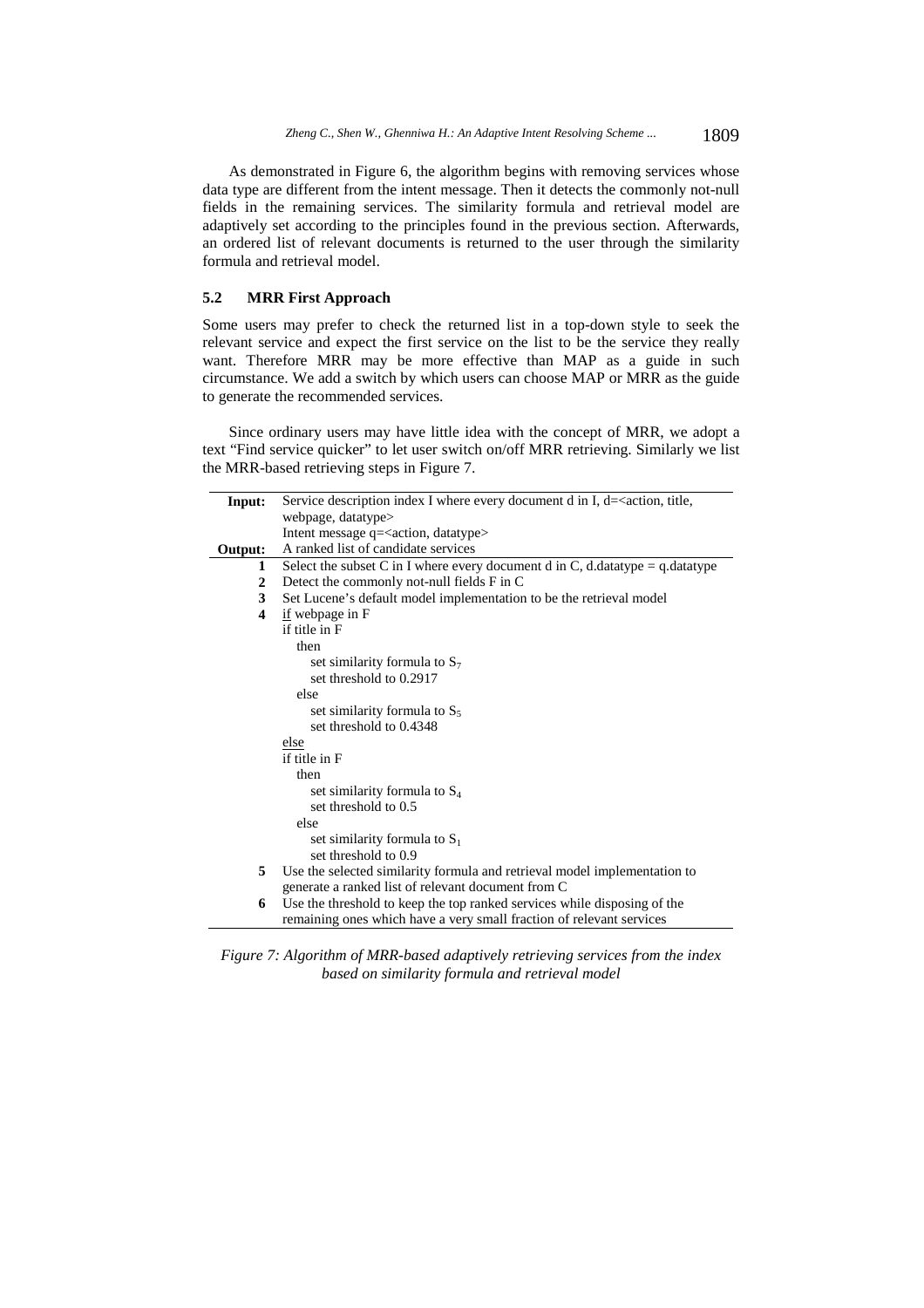### **5.3 Service Description Index Implementation**

The public authoritative intent registry is much smaller than the service description index and only needs exact matching. Thus a hash table is capable of satisfying the requirement. As for the service description index implementation, we adopt Apache Lucene. As of its 4.x version, Lucene begins to employ service provider interfaces (SPI) to support flexible code-decode module loading. However, this feature prevents Lucene from applying on Android. We changed the source code of Lucene by turning off such feature and creating an Android-compatible Lucene. Because of the excellent capability in text parsing and indexing, the Intents user agent [Zheng, 13b] is now integrated with Lucene in service indexing.

# **6 Conclusion and Future Work**

Service discovery and integration has been an active research field for about a decade. However, current techniques usually rule application end users out of this process which reduces system flexibility. Intents is an emerging and innovative technique that considers end user participation and opens a new promising direction. In Intents, Intent resolving plays a critical role. Existing strategies applied in Intents are based only on the simple exact match strategy. This paper continues our previous work on Intents [Zheng, 13a; Zheng, 13b] and attempts to bring in techniques in information retrieval and short text retrieval to improve the process of intent resolving.

This paper developed a set of composite similarity formulae based on the fields in Intents-based service description which can be used to formalize the intent resolving process. An empirical study was conducted on a real intent dataset. Based on the results of the empirical study and a detailed analysis of these results, an adaptive intent resolving approach has been developed. The proposed approach has also been integrated with a previously developed Intents user agent [Zheng, 13b].

However, significant research efforts are still required in this area. The dataset used in the work is relatively small and we need to collect more to validate the guiding design principles. Besides, with the development of information retrieval techniques, the scheme proposed in this paper may need adjustments to accommodate state-of-the-art information retrieval technologies.

Parts of the work in this paper may be applied to integrate Web Intents and Android Intents to improve the interoperability between Web and local services which is another undergoing research work. Once Intents is applied on mobile devices, context information from their sensors [Espada, 12] is also a promising aspect for assisting the resolving process.

# **References**

[Efron, 12] Efron, M., Organisciak, P., Fenlon, K.: Improving Retrieval of Short Texts through Document Expansion, in Proceedings of the 35th International ACM SIGIR Conference on Research and Development in Information Retrieval (SIGIR 12), Portland, OR, USA, 2012, pp. 911 – 920.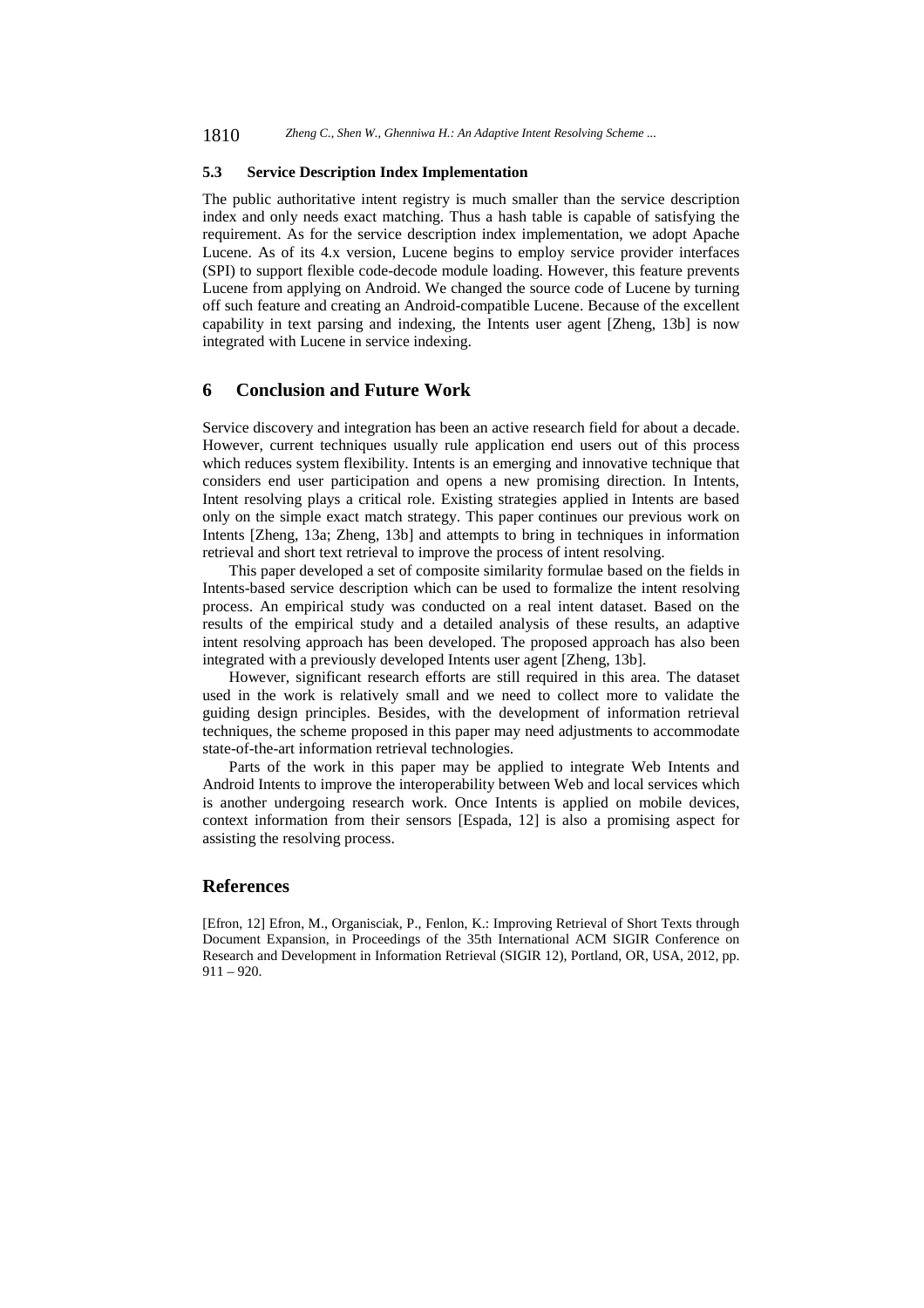[Espada, 12] Espada, J., Martínez, O., G-Bustelo, B., Lovelle, J., Pablos, P.: A Simple Model Based on Web Services to Exchange Context Information between Web Browsers and Web Applications, Journal of Universal Computer Science, vol. 18 issue 11, pp. 1410 – 1431, 2012.

[Fang, 07] Fang, H.: An axiomatic approach to information retrieval, PhD dissertation, University of Illinois at Urbana-Champaign, 2007.

[Fellbaum, 98] Fellbaum, C.: WordNet: An Electronic Lexical Database, MIT Press, 1998.

[Fuhr, 92] Fuhr, N.: Probabilistic Models in Information Retrieval, The Computer Journal, vol. 35 issue 3, pp. 243 – 255, 1992.

[Imran, 09] Imran, H., Sharan, A.: Thesaurus and Query Expansion, International Journal of Computer science & Information Technology, vol. 1 issue  $2, 89 - 97, 2009$ .

[Lavrenko, 01] Lavrenko, V., Croft, W. B.: Relevance-Based Language Models, in Proceedings of the 24th Annual International ACM SIGIR Conference on Research and Development in Information Retrieval (SIGIR 01), New York, NY, USA, 2001, pp. 120 – 127.

[Lucene, 13] Apache Lucene, 2013, http://lucene.apache.org/

[McCandless, 10] McCandless, M., Hatcher, E., Gospodnetic, O.: Lucene in Action, 2nd edition, Manning, 2010.

[Manning, 09] Manning, C. D., Raghavan, P., Schütze, H.: An Introduction to Information Retrieval, Cambridge University Press, 2009.

[Mian, 09] Mian, A. N., Baldoni, R., Beraldi, R.: A survey of service discovery protocols in multihop mobile ad-hoc networks, IEEE Pervasive Computing, vol. 8 issue 1, pp. 66 – 74, 2009.

[Neyem, 08] Neyem, A., Ochoa, S. F., Pino, J. A.: Integrating Service-Oriented Mobile Units to Support Collaboration in Ad-hoc Scenarios, Journal of Universal Computer Science, vol. 14 issue 1, pp. 88 – 122, 2008.

[OpenIntents, 13] OpenIntents, 2013, http://www.openintents.org/en/

[Pan, 11] Pan, Y., Tang, Y., Li, S.: Web Services Discovery in a Pay-As-You-Go Fashion, Journal of Universal Computer Science, vol. 17 issue 14, pp. 2029 – 2047, 2011.

[Pedrinaci, 10] Pedrinaci, C., Domingue, J.: Toward the Next Wave of Services: Linked Services for the Web of Data, Journal of Universal Computer Science, vol. 16 issue 13, pp. 1694 – 1719, 2010.

[Ponte, 98] Ponte, J. M., Croft, W. B.: A Language Modeling Approach to Information Retrieval, in Proceedings of the 21st Annual International ACM SIGIR Conference on Research and Development in Information Retrieval (SIGIR 98), New York, NY, USA, 1998, pp. 275 – 281.

[Porter, 80] Porter, M. F.: An Algorithm for Suffix Stripping, Program, vol. 14 issue 3, pp. 130 – 137, 1980.

[Robertson, 76] Robertson, S., Jones, K. S.: Relevance Weighting of Search Terms, Journal of the American Society for Information Science, vol. 27 issue 3, pp. 129 – 146, 1976.

[Robertson, 95] Robertson, S. E., Walker, S., Jones, S., Hancock-Beaulieu, M., Gatford, M.: Okapi at TREC-3, in Proceedings of the 3rd Text REtrieval Conference (TREC-3), 1995, pp.109 – 126.